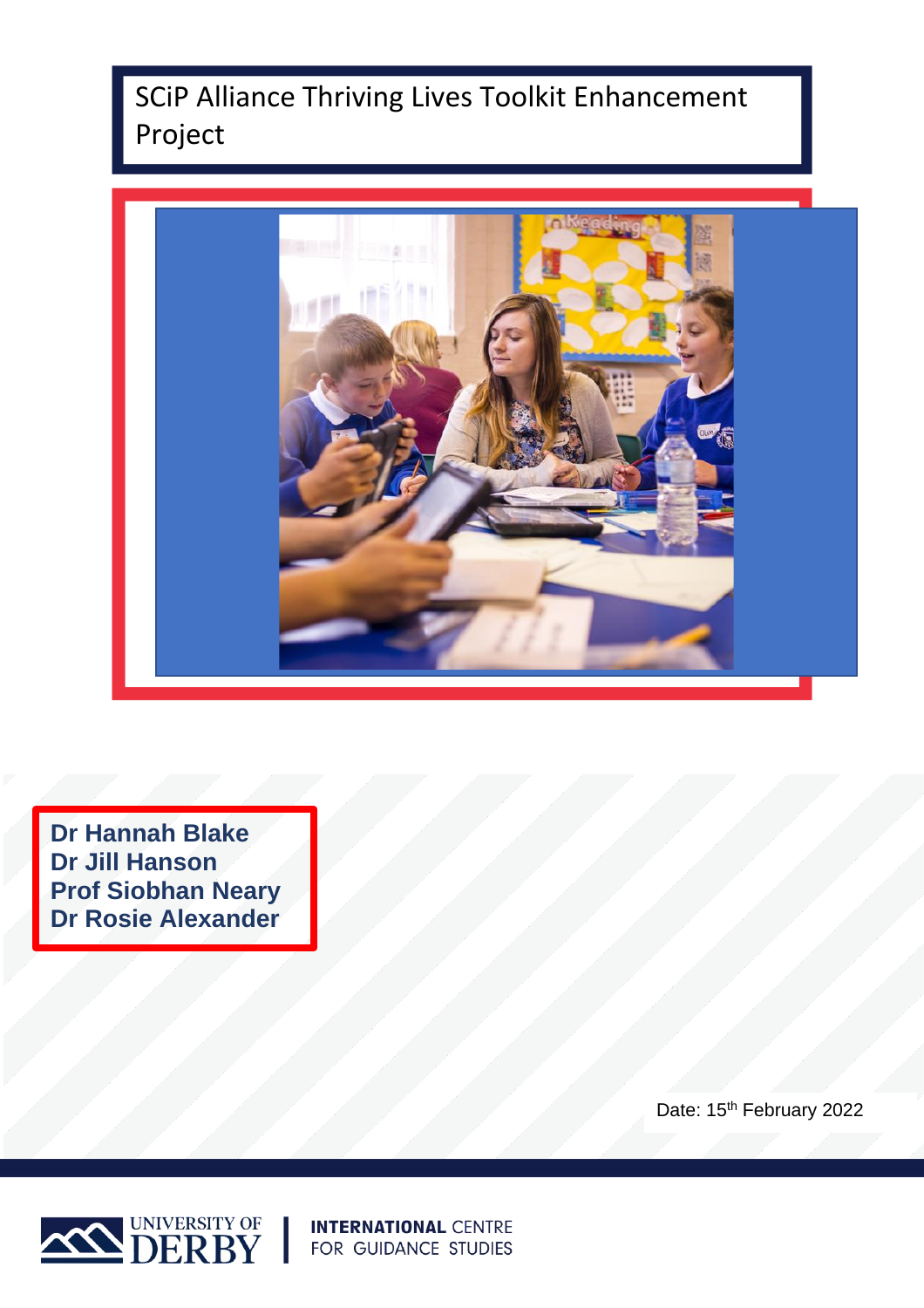# About iCeGS

iCeGS is a research centre with expertise in career and career development. The Centre conducts research, provides consultancy to the career sector, offers a range of training and delivers several accredited learning programmes up to and including doctoral level.

To find out more about what we do, download our Annual Review 2021.

# <https://derby.openrepository.com/handle/10545/626265>

For further information on iCeGS see [www.derby.ac.uk/icegs](http://www.derby.ac.uk/icegs)

# Recent iCeGS publications

Blake, H., Hanson, J., & Clark, L. (2021). ['The importance of an inclusive alumni network for](https://derby.openrepository.com/handle/10545/626052)  [ensuring effective transitions into employment and future destinations for people with](https://derby.openrepository.com/handle/10545/626052)  [learning disabilities'.](https://derby.openrepository.com/handle/10545/626052) British Journal of Learning Disabilities, pp. 1–11.

Dodd, V., Hanson, J., & Hooley, T. (2021). ['Increasing students' career readiness through](https://derby.openrepository.com/handle/10545/625834)  [career guidance: measuring the impact with a validated measure'.](https://derby.openrepository.com/handle/10545/625834) British Journal of Guidance & Counselling, pp. 1-14.

Staunton, T., Rogosic, K. (2021). [Labour market information and social justice: a critical](https://derby.openrepository.com/handle/10545/625642)  [examination.](https://derby.openrepository.com/handle/10545/625642) International Journal of Educational and Vocational Guidance.

Staunton, T. (2021) [Exploring critical perspectives on labour market information through the](https://derby.openrepository.com/handle/10545/625643)  [lens of elite graduate recruitment,](https://derby.openrepository.com/handle/10545/625643) Higher Education Quarterly

Moore, N., Clark, L., Neary, S., & Blake, H. (2021). ['Crucial impacts on career choices:](https://derby.openrepository.com/handle/10545/625678)  [Research to understand the influences on young people's choices in primary and secondary](https://derby.openrepository.com/handle/10545/625678) [schools: Final report'](https://derby.openrepository.com/handle/10545/625678). Derby: University of Derby

**International Centre for Guidance Studies** 

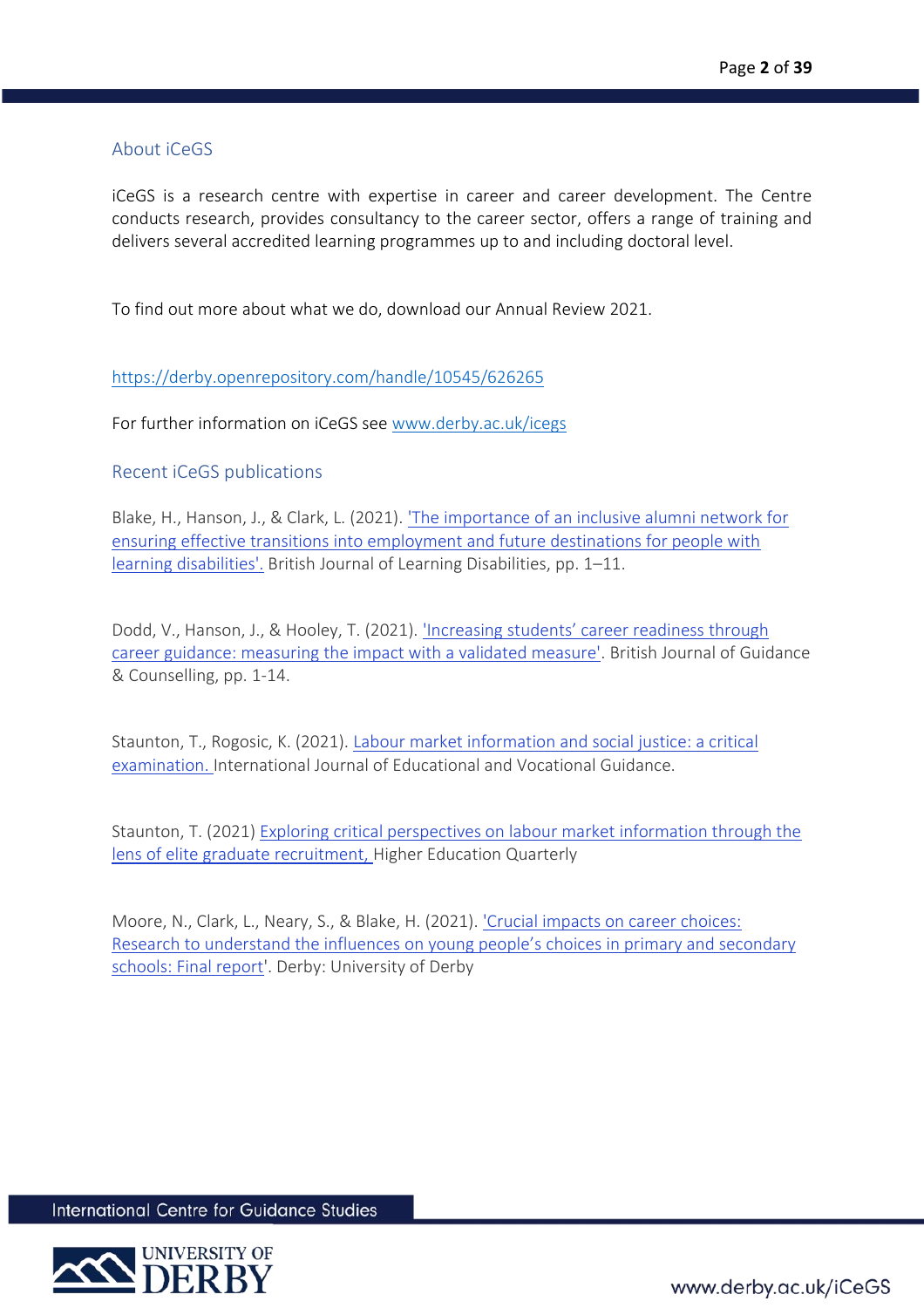# Acknowledgements

The iCeGS team would like to thank all the participants involved in the research project who took time out of their busy lives to participate in an interview, focus group or webinar. We would also like to thank Rosie Alexander for her help in conducting the Scottish side of the research that was undertaken and for sharing her knowledge of the Scottish education system. Particular thanks go to the team at the Service Children Progression Alliance (Kath Lawrence, Phil Dent and Rachel Lad) who have helped to support, guide and shape this research project.

Contact information:

Dr Hannah Blake h.blake@derby.ac.uk

International Centre for Guidance Studies (iCeGS) Room E304 Institute of Education University of Derby Kedleston Road Derby DE22 1GB

T: 01332 591267 E[: icegsenquiry@derby.ac.uk](mailto:icegsenquiry@derby.ac.uk) W: [www.derby.ac.uk/iCeGS](http://www.derby.ac.uk/iCeGS) Twitter: @iCeGS Facebook: @iCeGS\_UoD LinkedIn: International Centre for Guidance Studies (iCeGS)

**International Centre for Guidance Studies** 

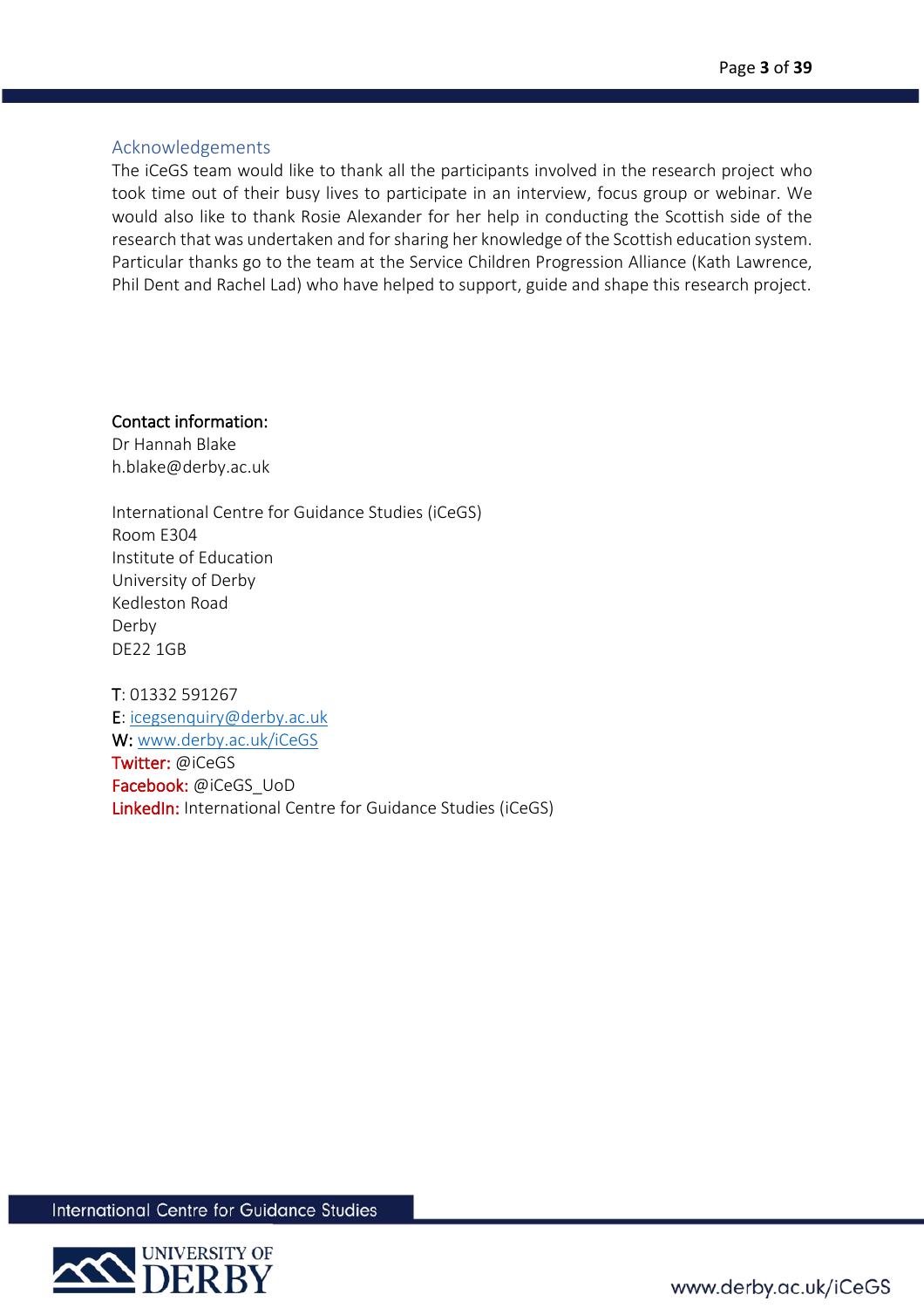# **Table of Contents**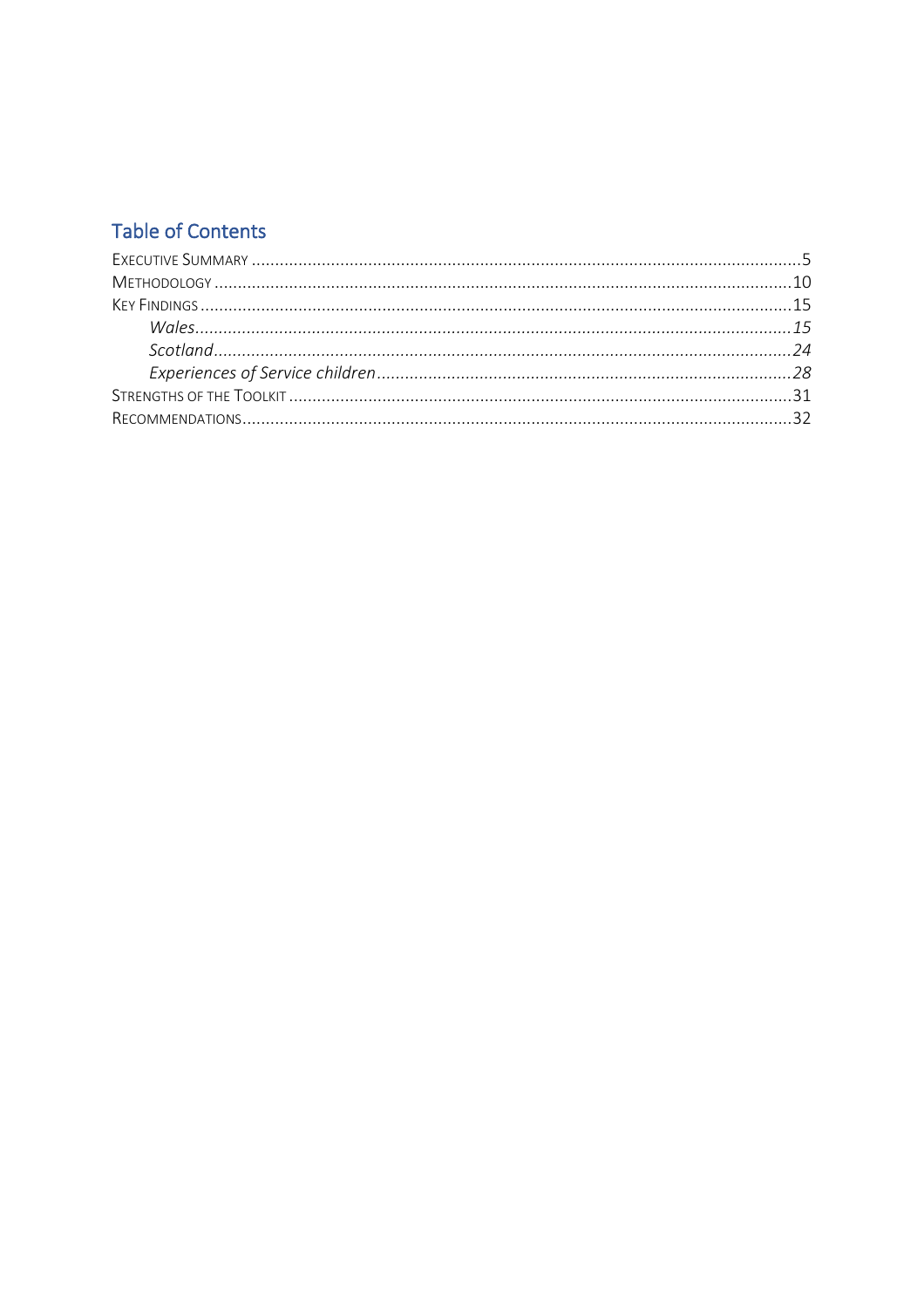#### <span id="page-4-0"></span>Executive Summary

Following the undertaking of research in England in 2019, which led to the development of the Thriving Lives Toolkit by the Service Children's Progression Alliance, an enhancement project was undertaken in 2020/21 which saw research being undertaken to understand the context of the Armed Forces and Service children across the rest of the UK. The enhancement project looks at the contextual factors which may affect usage of the Toolkit across other UK nations and aims to identify and ensure that the Toolkit is suitable for all who can benefit from it.

#### Research aim and objective

The aim of the research project was to *'enhance the Thriving Lives Toolkit to ensure it meets the needs of all Service children in the UK'*.

The objective of the research project was to *'understand the needs of Service children across the UK and identify the extent to which the Thriving Lives toolkit meets these'.*

#### Methodology

The research methods that were undertaken for this project built upon the

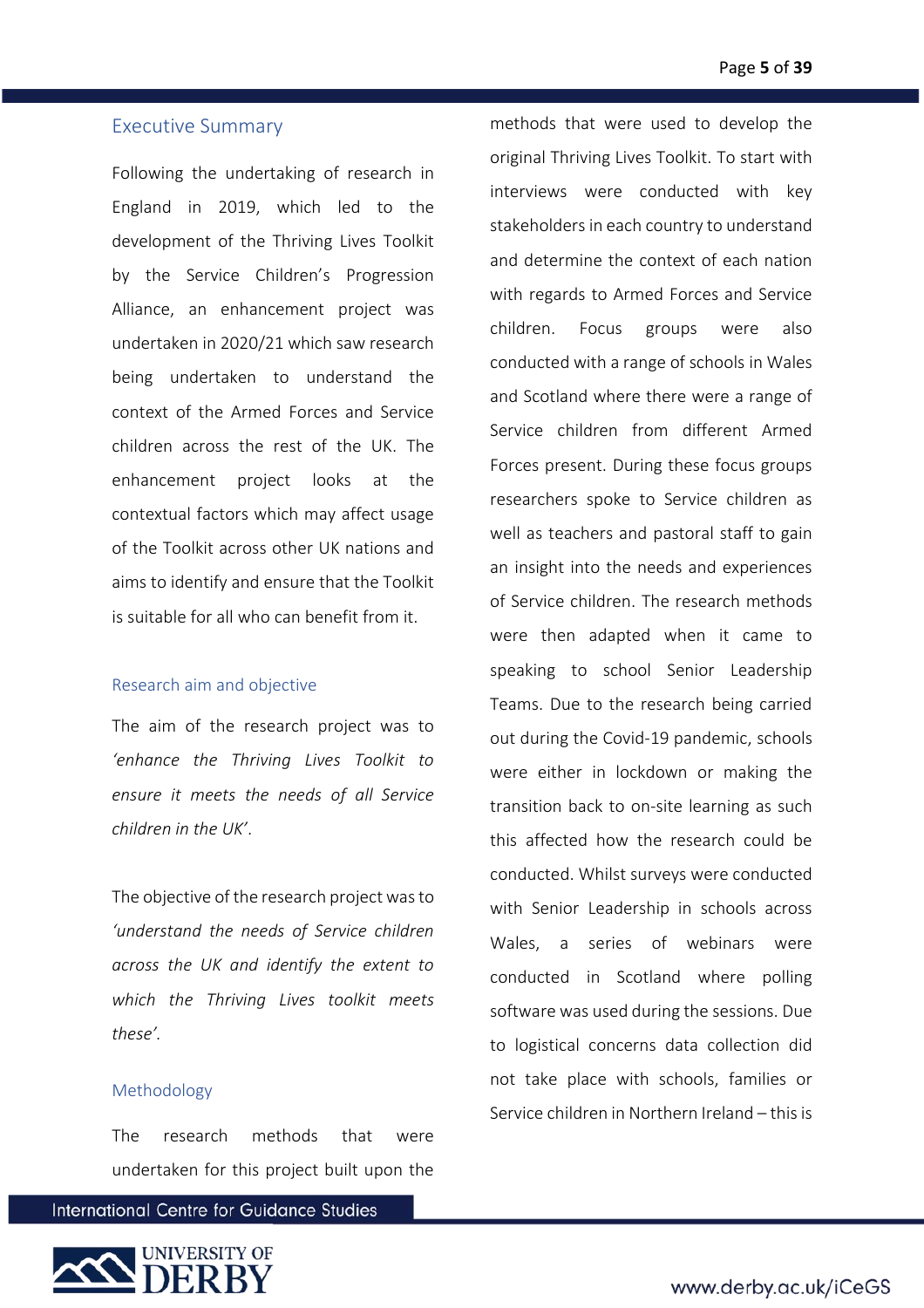something that may be possible in future research.

The data from the interviews and focus groups was then analysed using the NVivo data analysis software. Due to the pandemic all research was carried out virtually using video conferencing software.

#### Findings

The findings from the research are presented in a format that discusses Wales and Scotland separately as this enables the contextual differences of each nation to be identified and explained. The context of the countries including schooling, curriculum, local authorities and organisations vary and so it is best to discuss each nation separately. The findings from both Wales and Scotland are presented first followed by a discussion around the experiences of all Service children involved in the research.

#### Wales

The Welsh curriculum played a significant role in the context of understanding the experiences of Service children in Wales, particularly the importance of the Welsh language and its incorporation into the everyday curriculum. In recent years the Supporting Service Children in Education

**International Centre for Guidance Studies** 



Wales (SSCE Cymru) programme has been established and is working hard to build relationships with local authorities and schools across the country. The research in Wales found that:

- Service families in Wales were less transient and families often stayed in the country for prolonged periods of time.
- The Welsh language is present in all schools across Wales and learning the language is compulsory. Help is available within schools to support the children arriving from different countries and in North Wales where many schools are Welsh medium, MoD funding is available for independent schooling.
- Ensuring that Service children are celebrated was an important factor for both stakeholders and schools in the research. Whilst it was acknowledged that Service children do face challenges it was also stated that they can bring a wealth of knowledge and experiences to the classroom.
- A concern was raised for Service children who had additional learning needs and special educational needs and disabilities.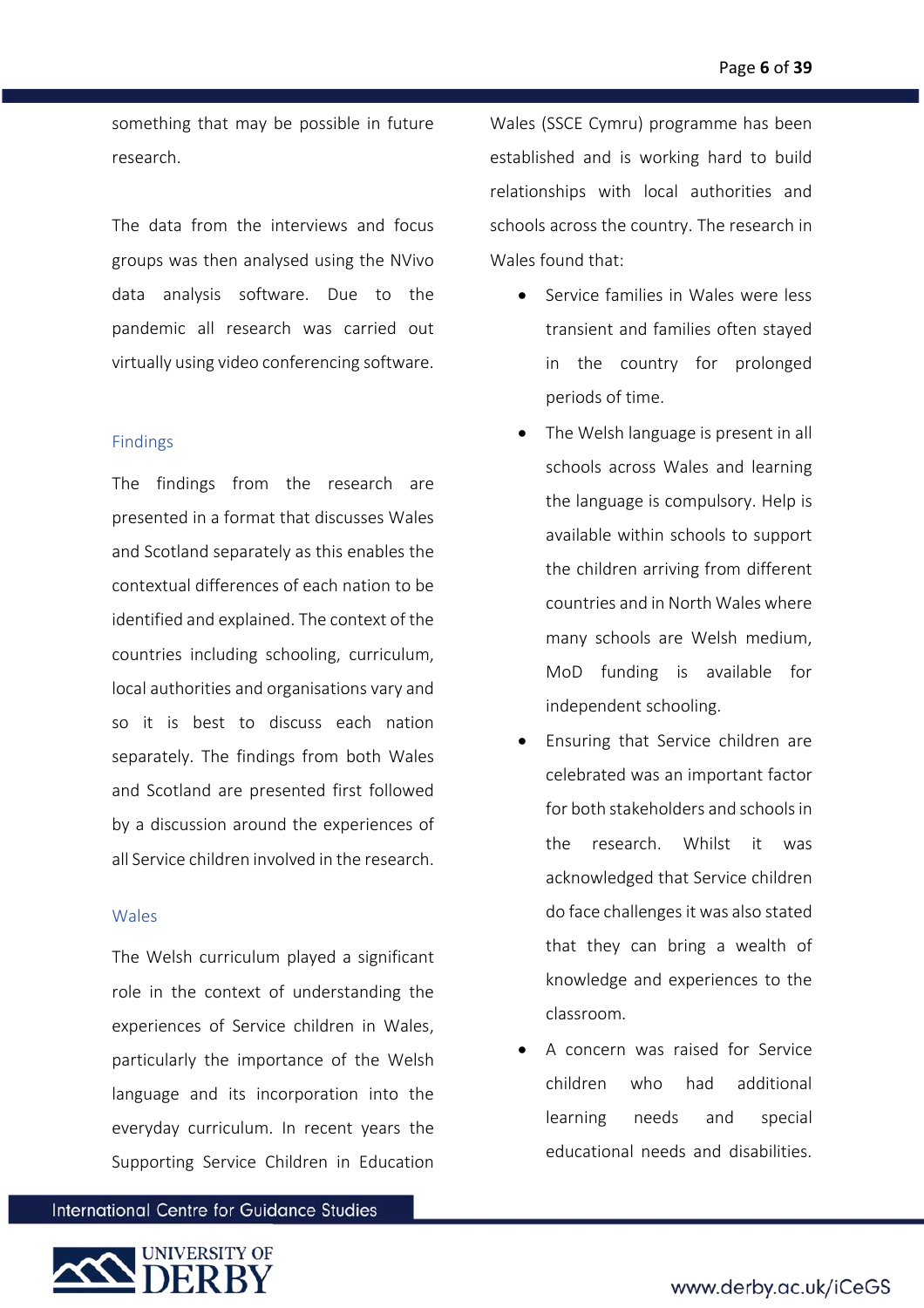This was due to the different terminologies that are used across England, Wales and Scotland and the fact that health plans and statements cannot be carried across countries.

• Unlike England, Wales and Scotland do not have Service Pupil Premium funding and as such there is no requirement for schools to report on their Service children. As a result, this makes it difficult to track and monitor the children and their school moves.

# Scotland

Across the research project it was important to acknowledge that education in Scotland has significant differences to the other UK nations. The education system in Scotland is overseen by Education Scotland which is a Scottish Government executive agency. Within Education Scotland a framework is used called the Curriculum for Excellence which sets out to develop the knowledge, skills, attributes and capabilities of:

- Successful learners
- Confident individuals
- Responsible citizens
- Effective contributors.

In Scotland it is also important to be aware of the differences in the age at which formal primary and secondary school begins due to children starting school at different ages depending on their birthdays. Additionally, the differences in curriculum, school leadership and direction in schools in Scotland is more influenced by local authorities than in England.

Recently Armed Forces Champions have been introduced by Skills Development Scotland as a way to act as links between the forces and school career advisers. The champions are able to engage with schools to communicate with them regarding any deployment taking place and can ensure that the school is able to support and monitor the Service children.

The research in Scotland found that:

- Governance and quality assurance is very different to other nations. A school's performance is monitored via the self-evaluation tool 'How Good Is My School' (HGIOS) and schools in Scotland do not have Governing bodies and are not evaluated by an inspectorate.
- The term 'Service child' is not recognised terminology in Scotland, instead the term 'Armed Forces

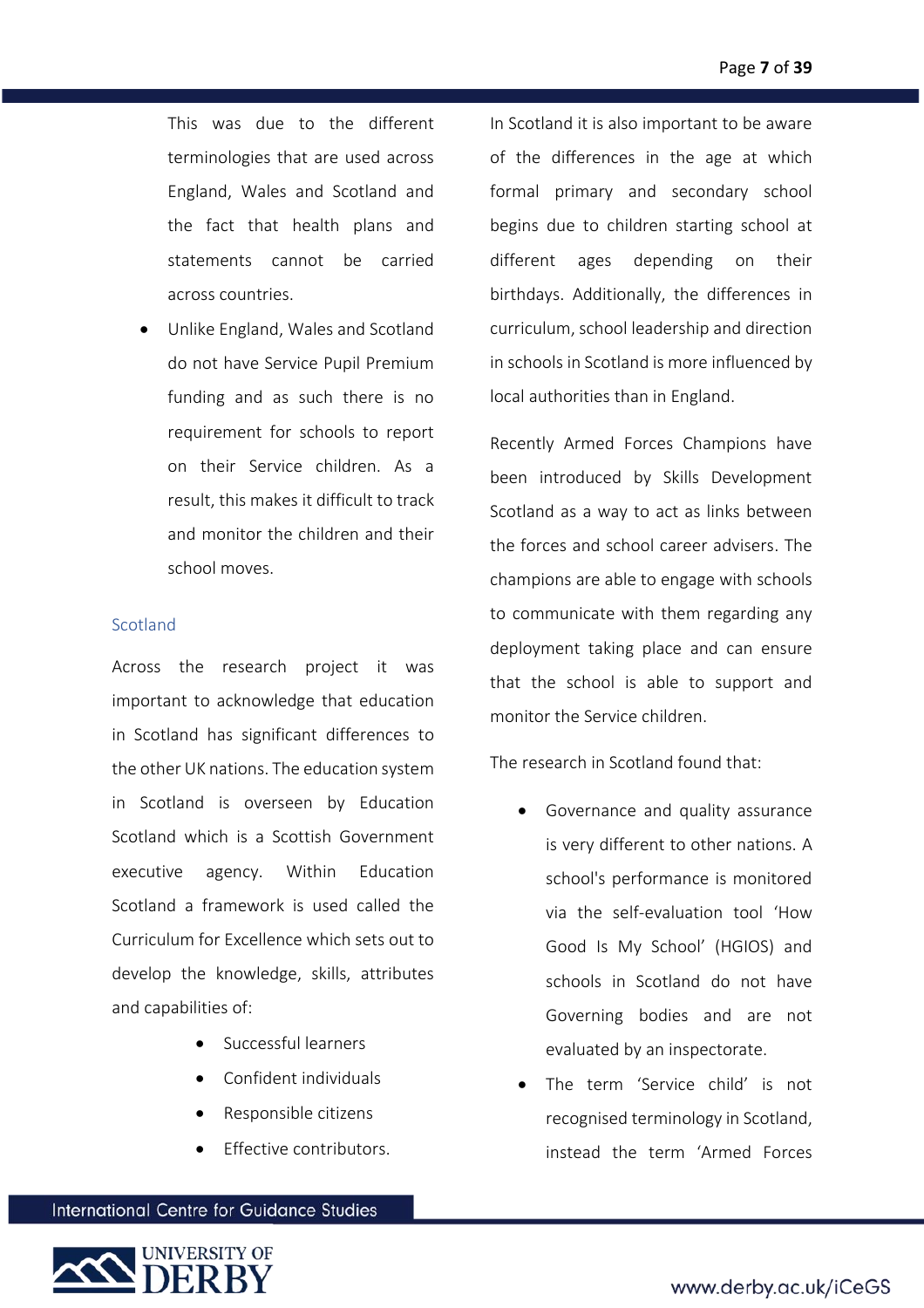child' is used consistently across the country.

- Like Wales there was a concern about Service children getting 'lost in the system' when moving schools. The issue here is that the children may not be receiving the full support they need because schools are not aware of their status.
- Again, Scotland like Wales do not receive Service Pupil Premium and so rely on funding through the MoD Education Support Fund. This led school staff to believe that there are only limited resources available to them to support the Service children because of the lack of funding. This also relates to the ability to be able to track children in the country.
- Support is needed for schools and families where there are significant cultural differences. Participants noted how families from different cultures were often not aware of what was legal and illegal when it came to care of their children. As such schools had added additions to their welcome handbooks to help with these issues.

#### Experiences of the Service children

Research with the Service children across Wales and Scotland found that the children shared very similar views and experiences. The research found that:

- A buddy system was often used when moving to a new school. The children found this a helpful way of making new friends and feeling as though they were being looked after for the first few days at the school.
- The children unsurprisingly noted that they often found it difficult having to leave friends at their old schools when moving. Despite this they were seen to be ready to make new friends and found it a good experience for their social skills.
- Whilst many of the children were used to their parent(s) going on deployment many also still found it difficult whilst they were away. The children often confided in friends and sometimes school staff. The children found comfort in their MoD communities who would often run events whilst deployment was taking place.
- The importance of the children having access to someone to talk to

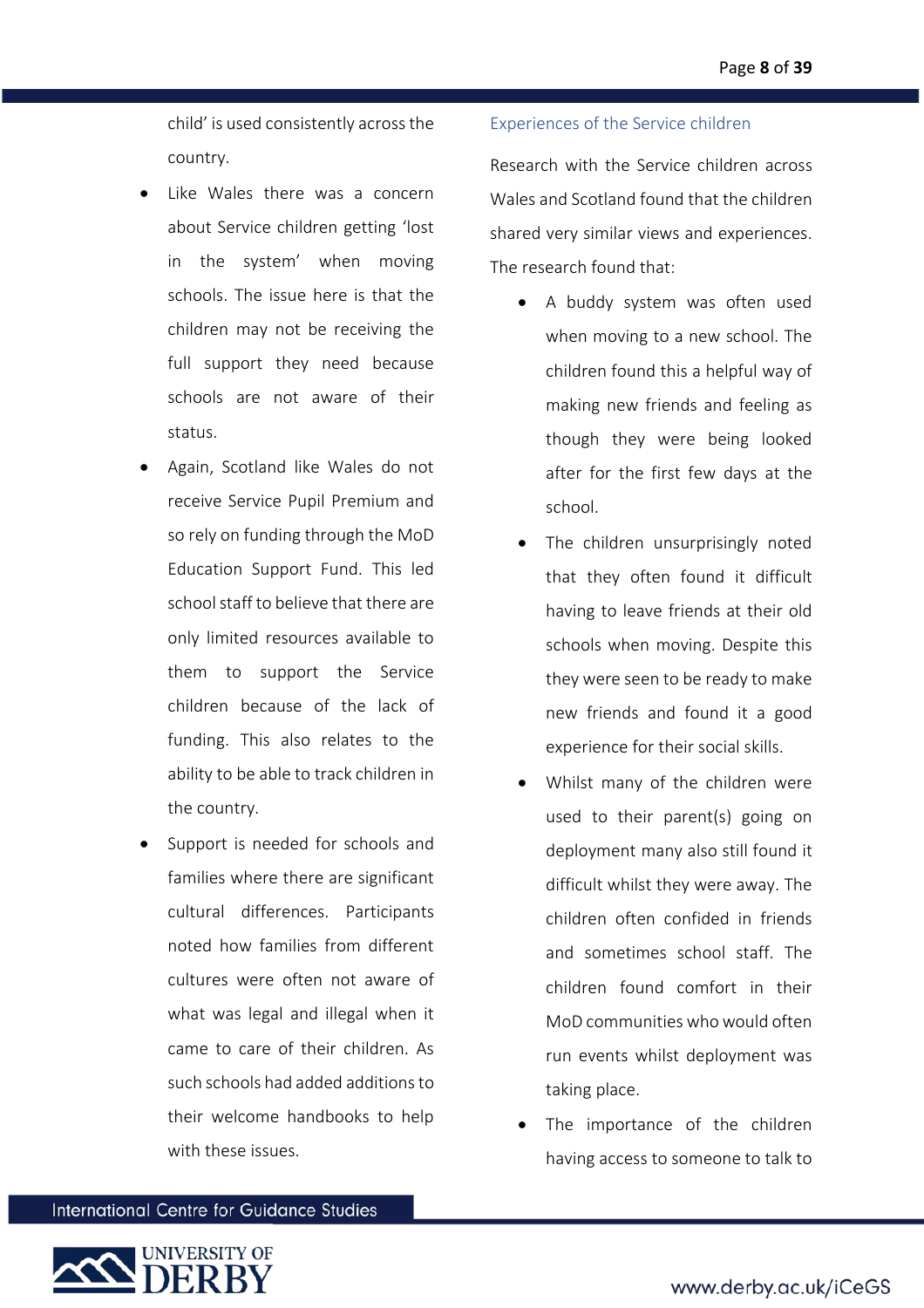was key. Someone who could offer wellbeing and emotional support in the school was very important to the children.

#### Thriving Lives Toolkit recommendations

Overall, the Thriving Lives Toolkit received very positive feedback from participants in both Scotland and Wales, however there a few recommendations that came out through conversations.

- 1. Terminology The toolkit should avoid using terminology which is Anglocentric. For example, the terms 'Service child' and 'governor' are not terms used in Scotland.
- 2. Acknowledgment of funding differences in Wales and Scotland compared to that in England. Generic references to funding would be more applicable to use throughout the toolkit.

**International Centre for Guidance Studies** 

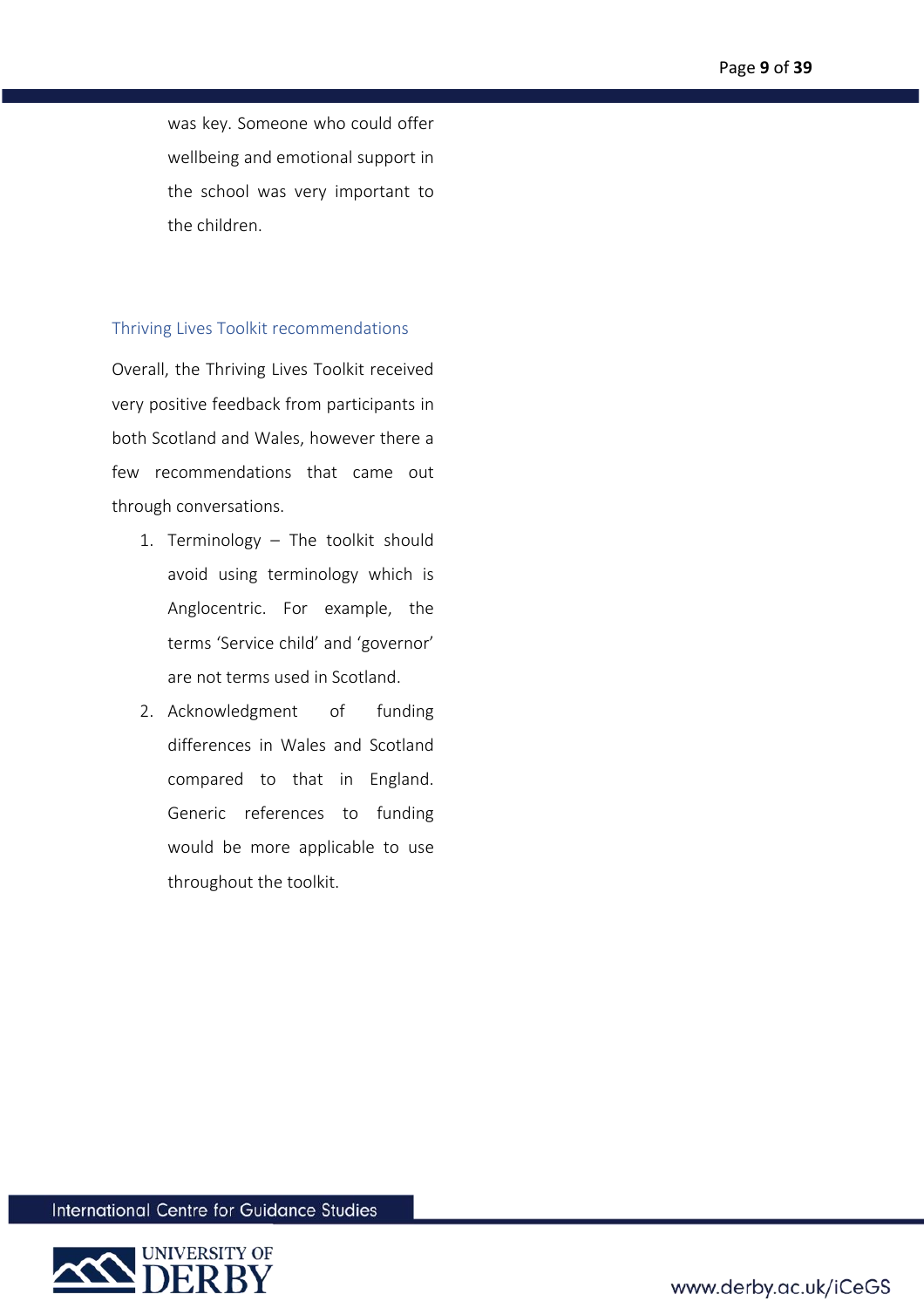# About the research project

In 2020 the Armed Forces Covenant Fund Trust provided funding to the Service Children's Progression (SCiP) Alliance to scale-up an evidence-based school support framework across the UK so that schools everywhere can develop better support for Service children whose wellbeing and learning can suffer from the stress and disruption of mobility and separation. This research project has built upon earlier research carried out by the International Centre for Guidance Studies (iCeGS) for the SCiP Alliance (Burke et al, 2019) which contributed to the well-received Thriving Lives Toolkit. In this new piece of research, the research continued with the robust approach adopted within the initial project to identify what contextual differences exist in Scotland, and Wales (with the intention of also conducting some research in Northern Ireland) and explored how this might influence understanding and use of the toolkit in these nations. The present research also comprised a second part, the aim of which was to identify schools' usage of the toolkit and the impacts that this manifested on schools, their staff, Service children and their families. The research project has been undertaken in two parts; this report focusses on Part A which saw research undertaken in Wales and Scotland and Northern Ireland to identify contextual differences and to understand how, if at all, this might influence understanding and use of the toolkit in these nations. Part B of the research identifies what progress schools across the U.K have made in implementing the toolkit and the associated impacts of doing so, this is the subject of separate outputs.

# <span id="page-9-0"></span>Methodology

The empirical research for this project has been developed to ensure that robust data was collated to build an evidence base for the enhancement of the SCiP Thriving Lives Toolkit. As such, methods were chosen that would enable the development of recommendations for future developments of the Thriving Lives Toolkit thereby allowing for an all-encompassing approach across all four UK nations. A grounded theory approach was undertaken based on the findings from the previous [research u](https://www.scipalliance.org/assets/files/SCiP-Alliance-Final-_Report_Dec19.pdf)ndertaken in England which developed the original Thriving Lives Toolkit.

**International Centre for Guidance Studies** 

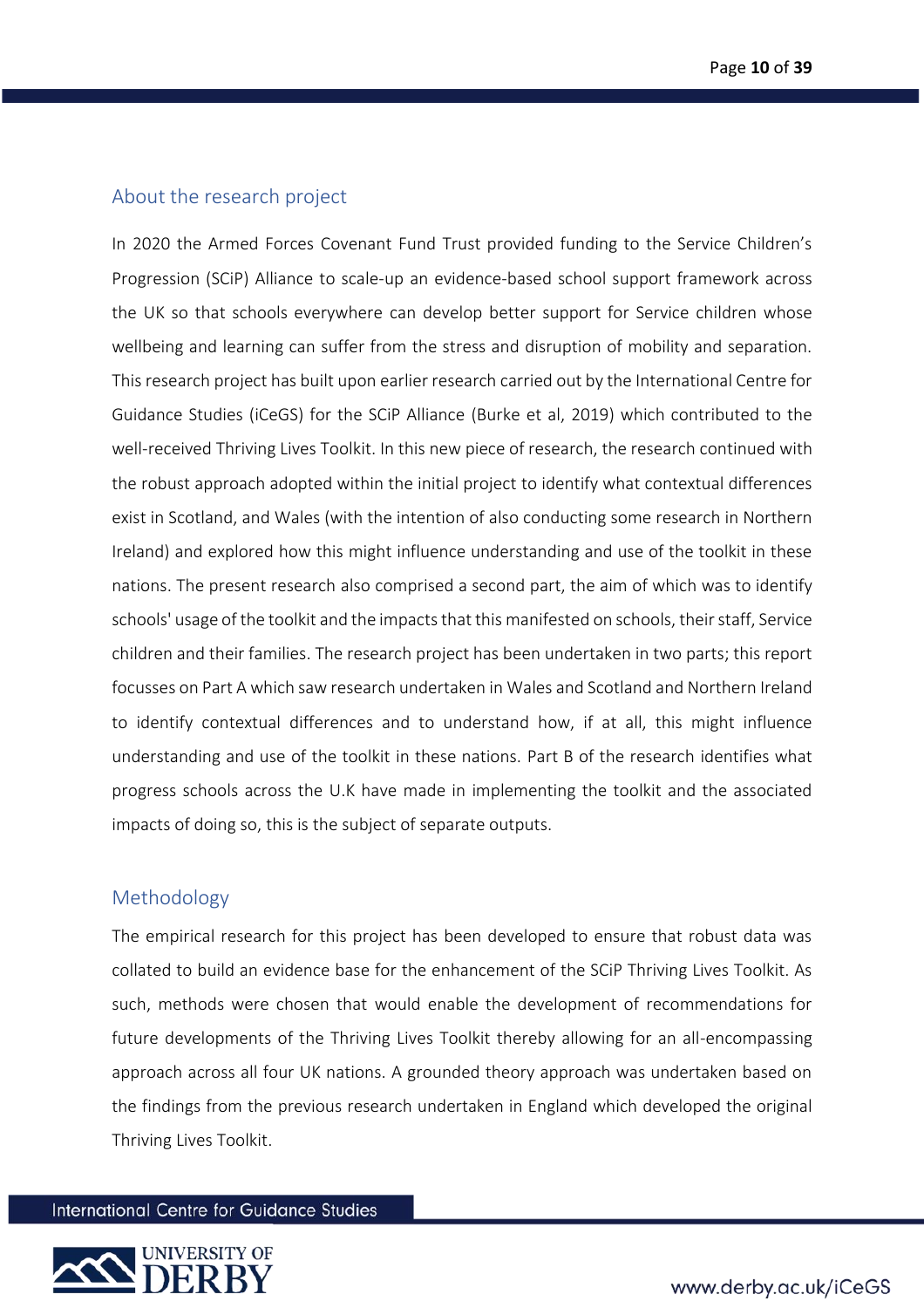Aim:

The aim of the research project was to *'enhance the Thriving Lives Toolkit to ensure it meets the needs of all Service children in the UK'*.

# Objective:

Understand the needs of Service children across the UK and identify the extent to which the Thriving Lives toolkit meets these.

# Developmental research across Wales and Scotland and Northern Ireland

The initial aim of Part A of the research was to replicate the methodology of the original research which informed the development of the current Thriving Lives Toolkit. As a result of this similar research questions were asked to Stakeholders across Wales, Scotland and Northern Ireland including;

- 1. What provision and support is available to Service children in schools?
- 2. What challenges are Service children perceived to experience?
- 3. What strategies have schools employed to support Service children?
- 4. What do Service children identify as being problematic?
- 5. How effective have school strategies been for Service children?

# Northern Ireland

Whilst there are British armed forces bases located in Northern Ireland (Army – Thiepval Barracks; Royal Navy – Lisburn; RAF – Aldergrove), due to logistical issues, interviews with schools, families and Service children were not feasible to undertake in the country at the time the research was undertaken. We do however hope that there will be future possibilities that would allow this to take place.

The research team was however able to conduct an interview with an appropriate Ministry of Defence representative for Northern Ireland, as well as interviews with key stakeholders

**International Centre for Guidance Studies** 

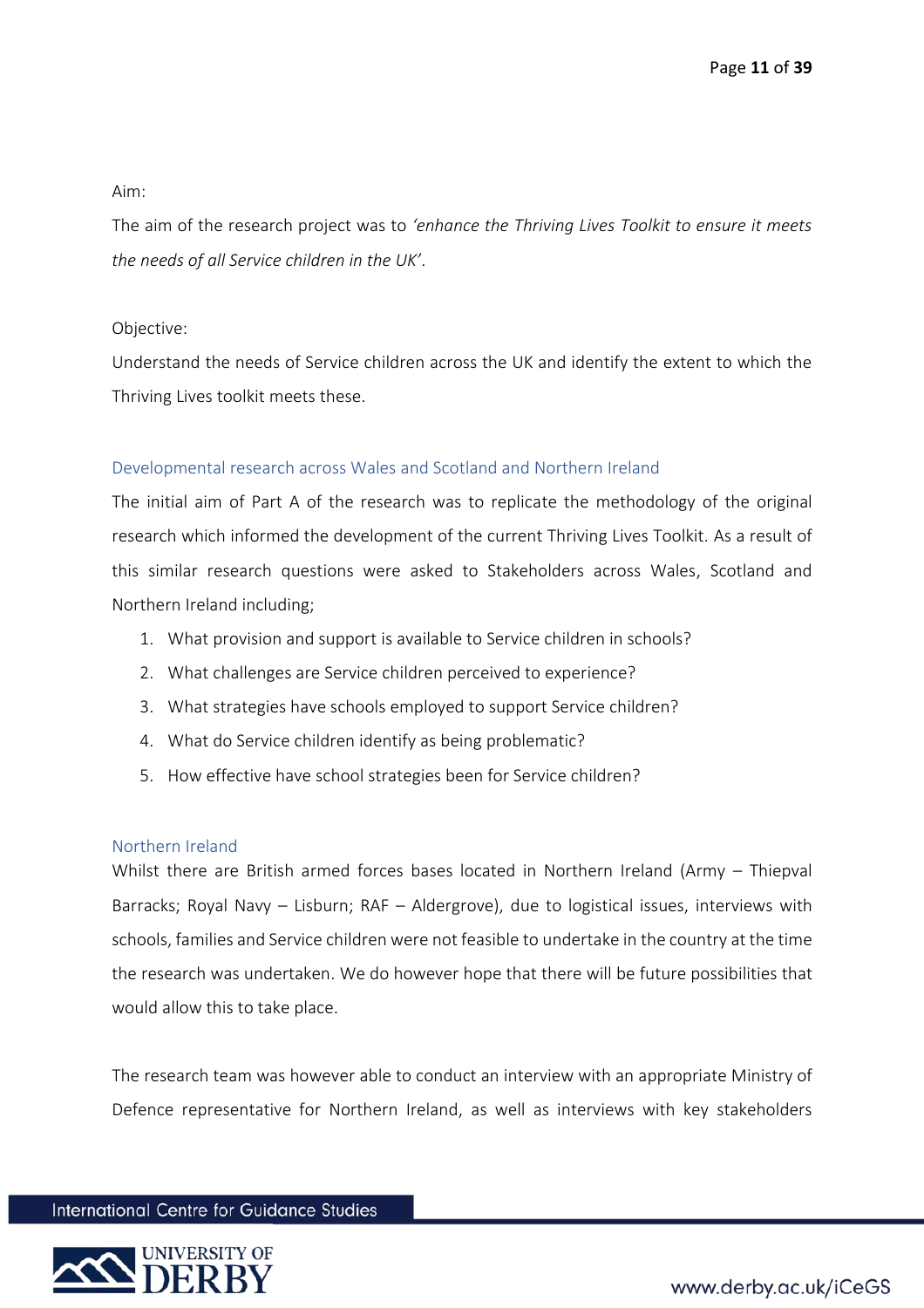including Families Federation representatives from the Army, Navy and RAF who support armed forces families across the UK with any personal or work-related help that is required.

#### Data collection

Due to the impact of the Covid-19 pandemic on schools across the UK adaptions were made to ensure that the research could be undertaken in a way that would cause as little disruption to schools, staff and Service children as possible. The initial stages of the project looked similar across both nations with interviews taking place with key stakeholders and policy makers within those administrations. Table 1 shows the list of stakeholders interviewed as part of the research with information on their organisations and job titles.

| Country          | Organisation                          | <b>Job Title</b>                 |  |
|------------------|---------------------------------------|----------------------------------|--|
| Wales            | Ministry of Defence                   | <b>Education Officer</b>         |  |
| Wales            | Ministry of Defence                   | Reservist                        |  |
| Wales            | Ministry of Defence                   | <b>SEND Education Officer</b>    |  |
| Wales            | <b>SSCE Cymru</b>                     | Project Manager                  |  |
| Wales            | <b>SSCE Cymru</b>                     | Regional Schools Liaison Officer |  |
| Wales            | Estyn                                 | Inspector                        |  |
| Wales            | Careers Wales                         | Manager                          |  |
| Wales            | Welsh Government                      | Armed Forces Liaison Officer +   |  |
|                  |                                       | Veteran                          |  |
| Scotland         | Royal Caledonian Education Trust      | Programme Officer                |  |
| Scotland         | Skills Development Scotland           | Policy Lead                      |  |
| Scotland         | Skills Development Scotland           | Forces Lead                      |  |
| Scotland         | Army                                  | Welfare Office                   |  |
| Scotland         | Association of Directors of Education | <b>Transitions Officer</b>       |  |
| Scotland         | Scottish Government                   | <b>Transitions Officer</b>       |  |
| Northern Ireland | Ministry of Defence                   | <b>Education Officer</b>         |  |
| <b>UK</b>        | Army Families Federation              | <b>Education and Childcare</b>   |  |

#### *Table 1 - List of Stakeholders and job roles for each country*

### **International Centre for Guidance Studies**

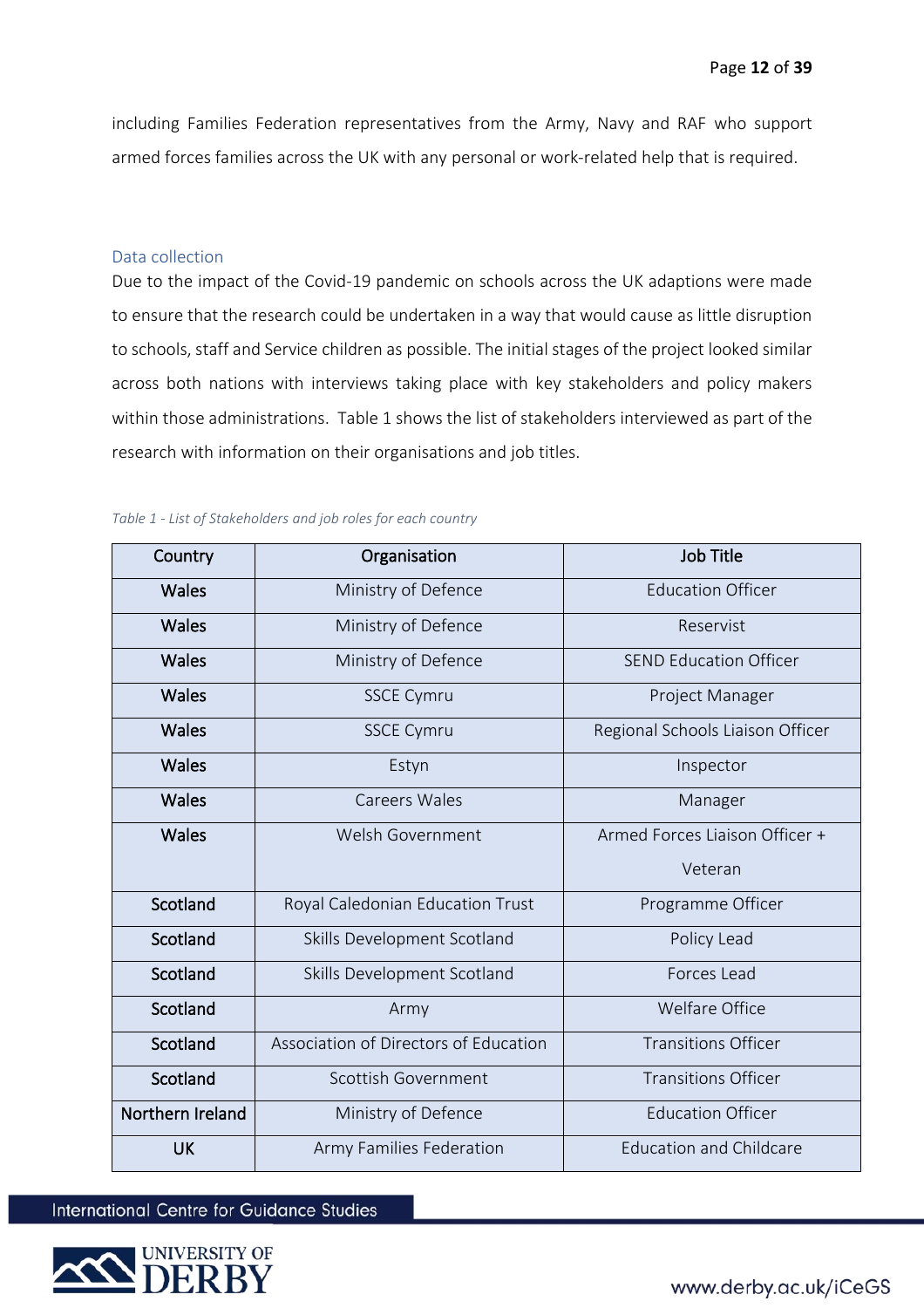|    | Naval Families Federation      | Engagement Officer |
|----|--------------------------------|--------------------|
| UΚ | Naval Families Federation      | Policy Advisor     |
| ΠK | <b>RAF Families Federation</b> | Policy Advisor     |

### *School Leadership*

Where the research methods differed between administrations was with the involvement of the school Senior Leadership Teams. There was concern expressed by key Stakeholders in Scotland about engaging schools for the purpose of the research because of the focus on Covid-19 and 'catching up' following closures, in addition to the added pressures of ensuring that the children's learning was taking place. Consequently, in Scotland, two online webinars were held by iCeGS, the Royal Caledonian Education Trust (RCET), now Forces Children Scotland, and The SCiP Alliance using the University of Derby's teaching platform Blackboard Collaborate. These events were directed to schools and other organisations working with Service children across Scotland and offered presentations and discussions on policies, support for Service children and the existing Thriving Lives Toolkit. During the webinars, attendees were asked to respond to poll questions which mimicked those used in the survey sent out across England in 2019 and to schools in Wales in 2021. Attendees were also encouraged to participate in discussions to share best practice and experiences and this provided an opportunity to ask open ended questions regarding practice from the survey.

In Wales, a survey was developed in Google Forms which was then disseminated through the Supporting Service Children in Education Wales (SSCE Cymru) programme and their hubs across Wales. Whilst the survey response rate was low (14 responses), which was explained by SSCE Cymru, like Scotland, by the pressures of Covid-19, the results that were gathered came from a wide range of schools (9 primary, 4 secondary, 1 SEND) across Wales. There was a range of school sizes, with students on roll varying from 74 to 1280. The number of Service children on roll in these schools varied from 1-90 and the school's experiences of working with Service children was evenly split between 1 and 4 years and 5 and ten years. We were conscious that the research gained perspectives across all armed forces and therefore we ensured that research took place within school that had a range of children from different service families.

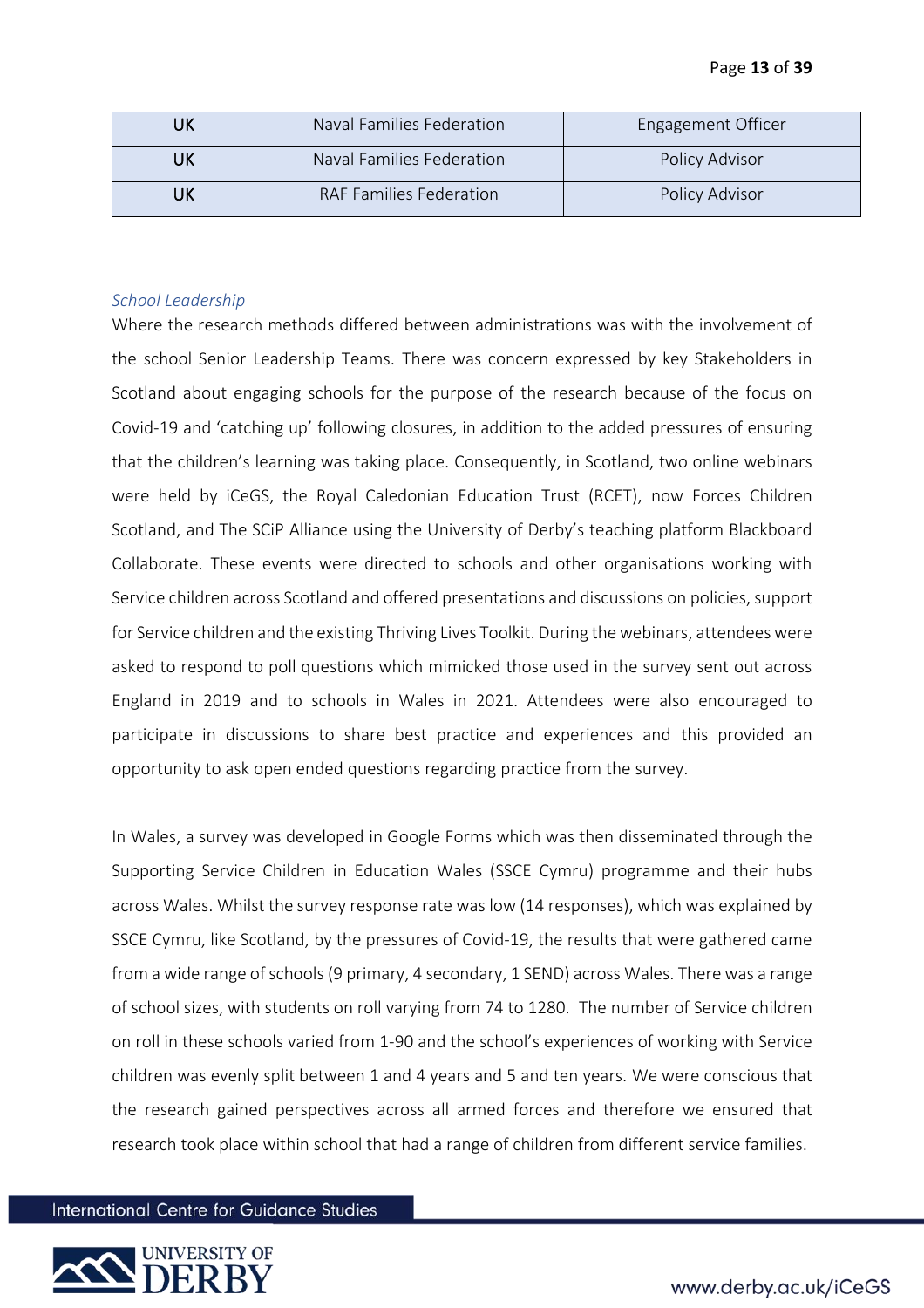Page **14** of **39**

#### *Focus Groups*

The final part of the research consisted of undertaking a series of focus groups with Service children and school staff across Wales and Scotland. As part of the research team there were two researchers who were knowledgeable of the Scottish and Welsh educational systems who conducted the focus groups (one in each nation) so they were aware of the contextual differences in policy and education. Again, because of the pandemic, the focus groups were all undertaken via online conferencing technology, mainly Microsoft Teams. Focus groups with Service children and school staff were undertaken separately, however there was always a member of staff present in each student focus group, in part for safeguarding and in part to facilitate use of the technology. The Service children had been selected by staff to participate in the focus group, and at the start of each session the children were given an explanation of who the researchers were, why they wanted to speak to the children and what we wanted to discuss with them. Whilst parental consent had already been gathered prior to the research taking place, the researchers also gathered verbal consent prior to asking any questions. The numbers of Service children and staff who participated in the focus groups varied as to who had availability at the time of research. Table 2 highlights the types of schools that participated in the focus groups including the numbers of individuals who took part.

| Country      | Type of school               | <b>Number of Students</b> | Number of Staff |
|--------------|------------------------------|---------------------------|-----------------|
|              |                              | Interviewed               | Interviewed     |
| <b>Wales</b> | Secondary School             | 8                         | $\overline{2}$  |
| Wales        | Secondary School             | 6                         | $\overline{2}$  |
| <b>Wales</b> | Primary School               | 5                         | 1               |
| <b>Wales</b> | Primary School (Independent) | 15                        | $\overline{2}$  |
| Scotland     | Secondary School             | 6                         | 5               |
| Scotland     | Secondary School             | 6                         | C               |
| Scotland     | Primary School               | 6                         | 3               |

#### *Table 2- Overview of Focus Group participants*

#### **International Centre for Guidance Studies**

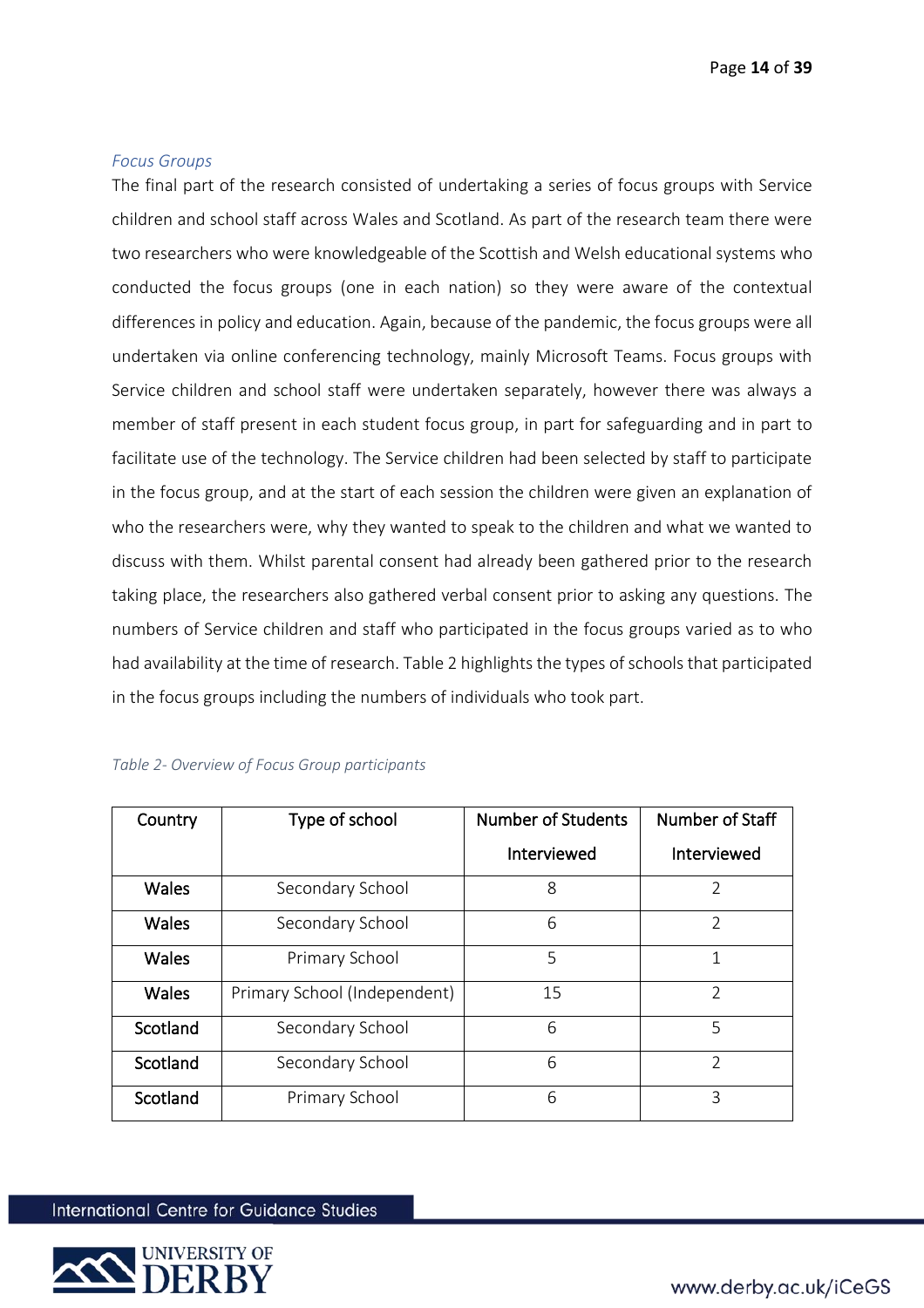Page **15** of **39**

### *Analysis*

The recordings of the focus groups and stakeholder interviews were transcribed and analysed using NVivo. This process involved uploading all interview and focus group transcripts into the data analysis programme and thematically coding the data into areas of emerging interest. By doing this we were able to see developing themes and this also allowed for comparison across the fieldwork carried out in both Scotland and Wales.

# <span id="page-14-0"></span>Key Findings

The following key findings of the research are presented in a way that discusses Wales and Scotland separately so that contextual differences of each nation can be identified and explained. Despite many common views, the context of the country including schooling, curriculum, local authorities and organisations vary and so cannot be discussed as one. The findings from Wales are presented first followed by those from Scotland, this will then lead to a section which discusses the experiences of all Service children involved in the research. The decision to group the Service children together is based on the finding that there were no demonstrable differences in their experiences, they all shared similar thoughts and perspectives on their lives as a Service child.

# <span id="page-14-1"></span>Wales

In Wales there are both Welsh-medium and English-medium schools. The Welsh Government aims to ensure that all children have the option of being educated in Welsh and so Welsh is taught as part of the main curriculum in all schools up to the age of 16. As part of this, there is the option for schools to either teach lessons entirely or mostly in Welsh. 'Welsh-medium' schools are schools where children are taught in Welsh. Children going to these schools also get a good grounding in English language skills, but schools are not required by law to teach in English in Years 1 and 2.

In January 2020 there were 1480 maintained schools in Wales and 446 Welsh medium-schools (Welsh Government, 2020a). Schools in Wales are currently undergoing a curriculum overhaul seeing the introduction of the New Curriculum for Wales which will begin to be formally rolled out in schools from 2022 (Welsh Government, 2020b).

**International Centre for Guidance Studies** 

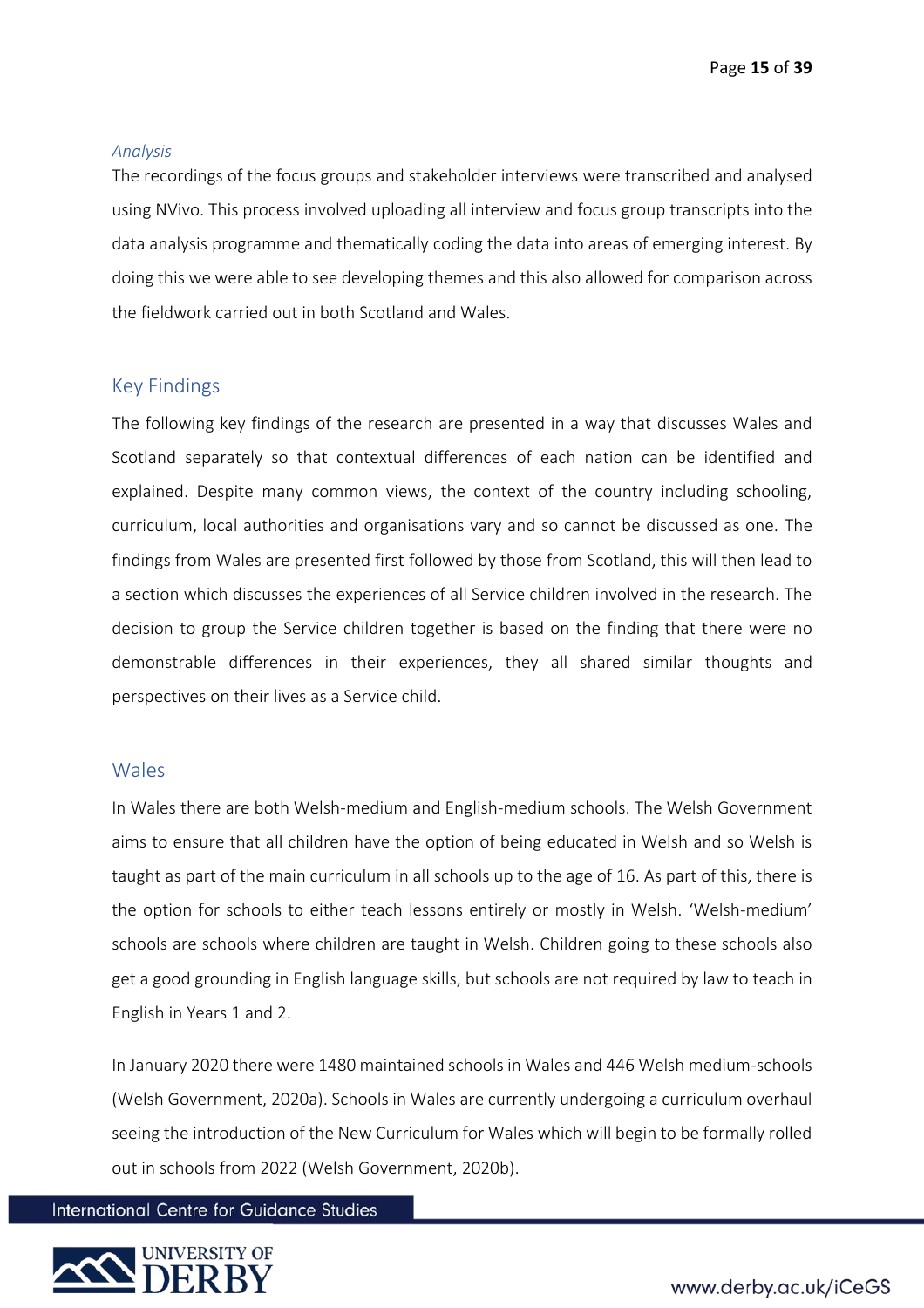There are two RAF bases located across Wales, RAF St Athan (South Glamorgan) and RAF Valley (Isle of Anglesey) (RAF, 2020), no naval bases and four army bases. In South Wales there is Beachley Barracks (Monmouthshire), in Central Wales there are Dering Lines and The Barracks Brecon (Powys) and in Southwest Wales there is Cawdor Barracks (Pembrokeshire).

#### *SSCE Cymru*

In 2014 a Welsh Local Government Association (WLGA) programme was developed called Supporting Service Children in Education (SSCE) Cymru. The programme was initially funded through the MoD Education Support Fund (ESF) however this moved to Welsh Government funding in 2019. The aim of the programme is to work with children and young people, schools, Government, local authorities, the Armed Forces, education professionals, and support organisations to raise awareness and understandings of children of Armed Forces Personnel (SSCE Cymru, 2021). In 2020 SSCE Cymru recruited four Regional Schools Liaison Officers (RLSO) for a two-year project. These RSLOs are based across Wales, hosted by local authorities, and are responsible for delivering activities in collaboration with SSCE network members. The aim of this is for the RSLOs to closely support Service children across Wales and ensure that the schools understand the needs and experiences of the children and can support them where necessary. A SSCE representative explained that '*there has been a huge increase in engagement since the implementation of the RSLOs'* with both the SSCE website and social media sites getting more attention than ever before. One RSLO explained how their role was to '*help teachers think outside the box and question things that teachers automatically do'*. By having someone on the ground to liaise with schools and Service children SSCE Cymru has found that there has been real impact in the relationships that are being developed between the schools and the RSLOs.

#### *Mobility*

Within Wales stakeholders suggested that they felt that there was a sense of stability with regards to the mobility of Armed Forces personnel and families. A MoD Education Officer representative explained how in Wales

*'families don't move around that much so there isn't that area of mobility that people assume service families are going through, it's a bit more stable'.*

**International Centre for Guidance Studies** 

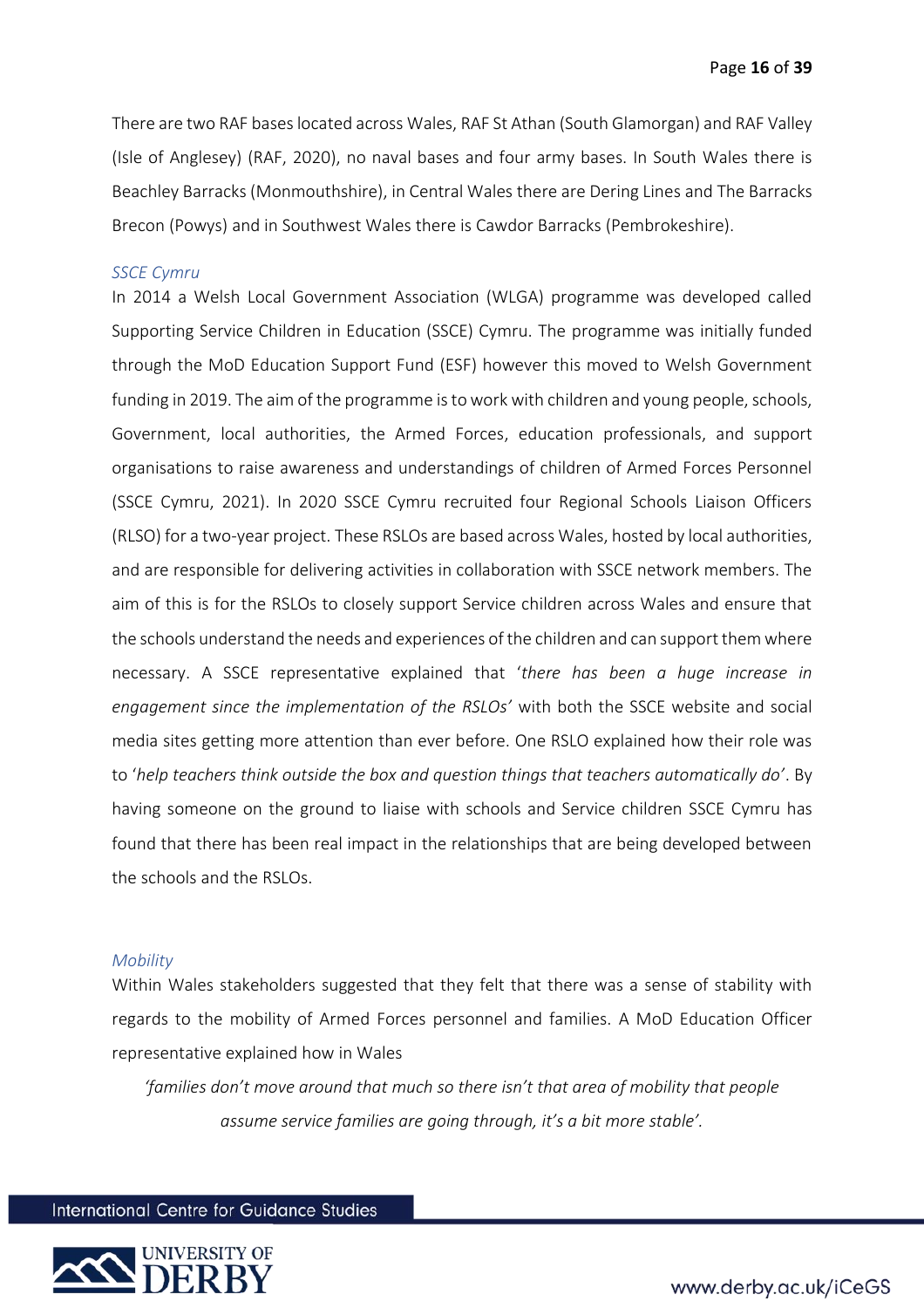An interesting perspective was added by one school who completed the Welsh survey who stated that

*'Our service children are in Year 2 and Reception. They have never been to another school. They have never lived outside of our community. We are a Welsh medium school and therefore we do not have many pupils enrolling for short periods of time'.* 

There was a common thread throughout this piece of research that whilst Service families moved into Wales, once they were there they often stayed for a prolonged period of time. Many Stakeholders suggested that if Service families knew that they were going to be stationed in Wales for a significant period of time they would be more accepting of sending their children to a Welsh medium school.

Stakeholders did acknowledge however that the mobility of the Service children varies significantly depending on which arm of the Armed Forces their parent(s) belong to. In Wales armed forces tend to focus around the Army and RAF. Stakeholders suggested that for those associated to the Army there is not a significant amount of mobility, however there are more frequent levels of deployment, whereas in the RAF the personnel are on deployment less frequently but are often required to move around more frequently due to training. It is therefore important to take these differences into consideration when discussing the needs of a Service child as the armed force that they are attributed to can often affect how they experience their schooling and home lives.

### *Welsh Language*

As part of Wales' national mission for educational reform there are Welsh Government objectives of 'building resilient communities, culture and language, and promoting and protecting Wales' place in the world' (Welsh Government, 2017) with the aim of one million people speaking Welsh by 2050. Since 1999 Welsh has been compulsory for all children to learn in Key Stages 1-4, consequently, regardless of the stage in which a child is joining a school in Wales, they are required to learn Welsh.

As a result of this policy implementation, one of the most notable concerns that was mentioned amongst Wales stakeholders was the potential issues that the Welsh language

**International Centre for Guidance Studies** 

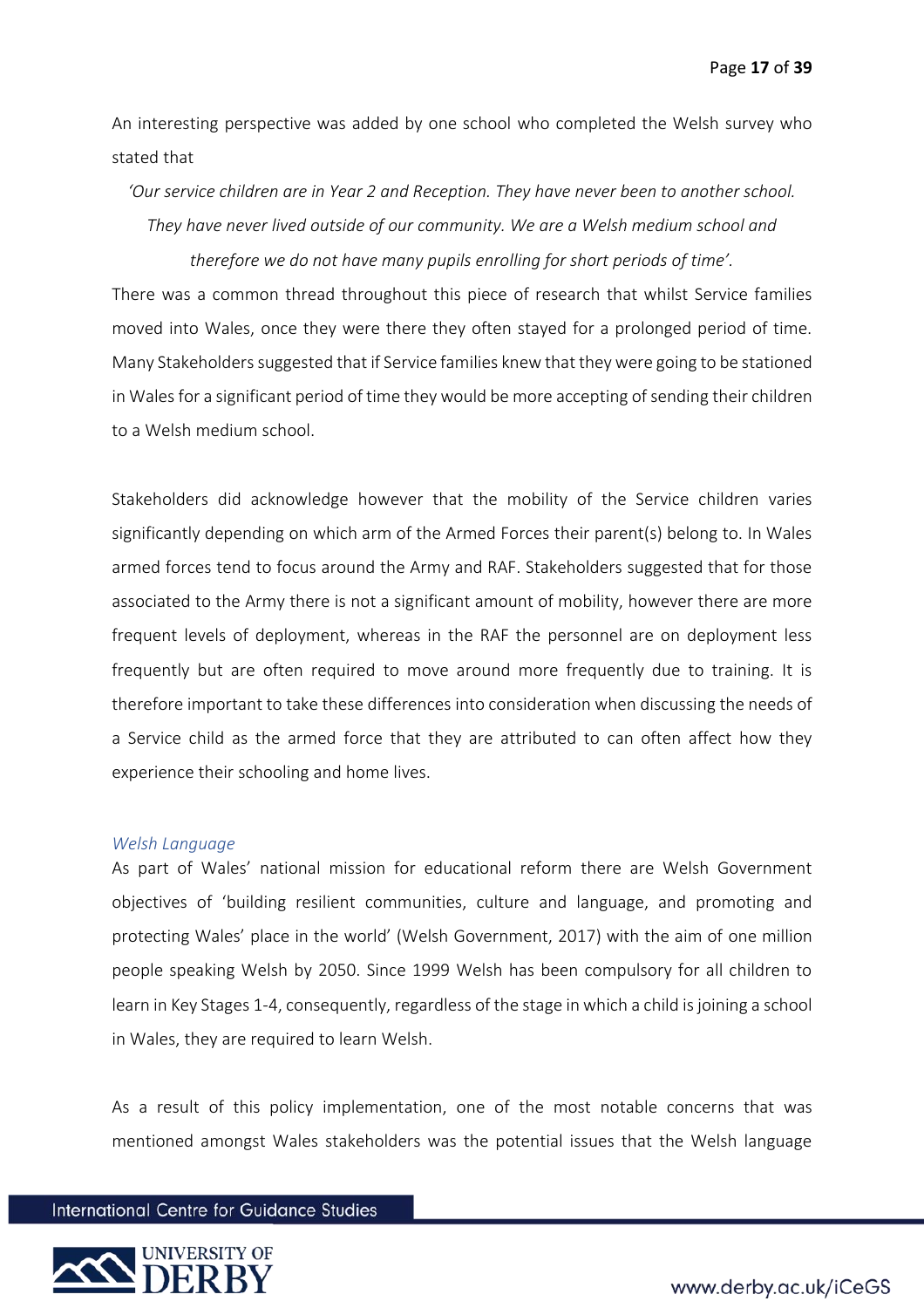raises for Service children, particularly with regards to Service children moving into Wales. A Regional Schools Liaison Officer (RSLO) explained that until they entered this newly developed role they did not realise the extent to which the Welsh language played in schools

*'until having conversations you take for granted how much Welsh is embedded into the curriculum, even when it comes to taking the register'.* 

Consequently, the work of the RSLOs has developed with teachers to question what they do and help them understand the difficulties that may be experienced by Service children moving into Wales and being faced with learning a new language and what support can be put in place for the children. An Armed Forces Liaison Officer explained how they had encouraged schools to apply for funding for help with Welsh language support for the children but said that in reality

# 'you need to think of the parents in terms of being a military parent, if I was dipping into *Wales for a couple of years and I knew I'd be moving out I wouldn't be bothered about learning Welsh'.*

Whilst stakeholders suggested that the Welsh language should not necessarily be a concern as there is support available for students, it was also described as a barrier with 'a lot of red tape' especially in terms of written communication as that is expected to be offered in both Welsh and English. It was suggested however that the language concern is a bigger issue in some parts of the country than others due to a higher presence of Welsh Medium schools. One RSLO explained how there was

*'a genuine concern about Welsh speaking schools, predominantly in North Wales'.*

One of the ways around this, which was spoken about by one the Armed Forces liaison officer as well as an RSLO is through Armed Forces families sending their children to independent schools where there is not a Welsh language requirement. The RSLO explained that 'for Armed Forces families that are stationed in the North and who don't want their children to learn Welsh there are a lot of boarding schools in North Wales'. This was supported by the Armed Forces liaison officer who stated that '*the way to get around your child not having to learn and speak Welsh is to put them into the private schools'*. This is made feasible through MoD grants for private education such as the North Wales Day School Allowance whereby if you live in either Conwy, Denbighshire, Gwynedd, the Isle of Anglesey or Flintshire, and serve in either

# **International Centre for Guidance Studies**

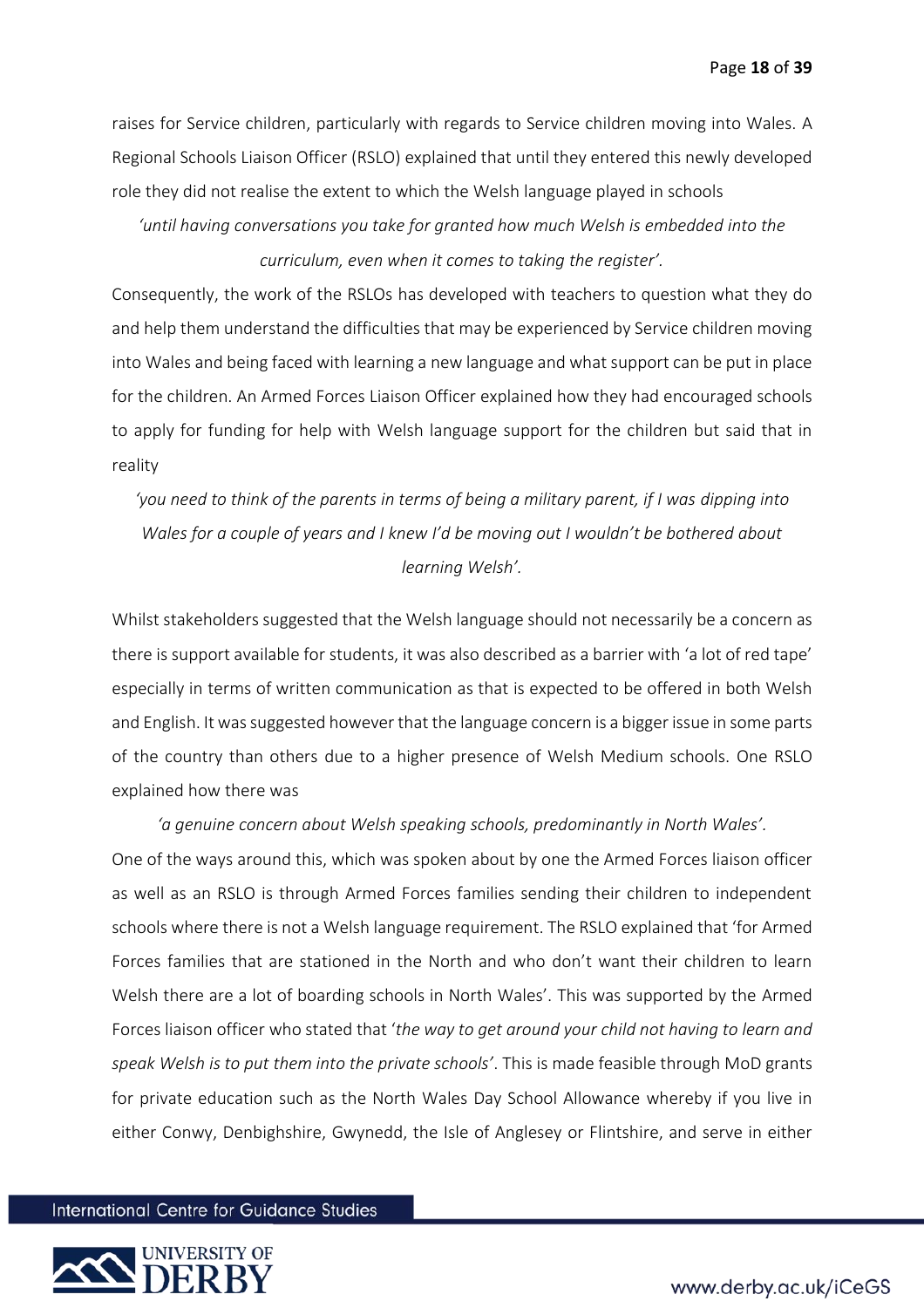RAF Valley, the Joint Services Mountain Training Centre or the Joint Services Mountain Training Wing, you can receive up to £5,950 per term for your child's private education (MoD, 2021).

One Secondary school MoD Co-ordinator explained however that there is support offered to Service children who have joined mainstream schools from outside of Wales, they stated that

*'if they haven't done Welsh before we will arrange for them to have some introduction to it…but if they're doing GCSEs and in year 11 they can't start another subject then, it's not fair'.* This was supported by a comment within the survey in which a staff member explained that *'though it is rare, if a student hasn't studied Welsh and will be moving on again, or arrives late in KS4 they don't have to do Welsh'.*

A Service child (age 12) at one school, who had recently joined the school having spent most of her life abroad, explained that she has

*'lessons from Mrs J (Welsh teacher) and they've given me a dictionary to help me which I carry around with me. I've been learning French for most of my life and before I moved I was learning Spanish but Welsh is really hard!'*

One Primary school in North Wales however had recently transitioned to become a bilingual school to fall in line with other schools in the local area. The Head Teacher explained how over 90% of the students are from local families and so it was important to meet those Welsh language needs. The Head Teacher stated that

*'if [the parents] really don't want their children to learn Welsh then there are other options available elsewhere'.*

By this the implication was that the families can send their children to the private schools with the funding that is available.

As such, there was awareness that in certain areas of Wales, particularly the north, a toolkit would be more welcomed if it was written in Welsh. Having said this, a SSCE representative explained that whilst a Toolkit in the Welsh language would be appreciated, in reality, 'most schools would still be happy to engage and use an English Toolkit'.

**International Centre for Guidance Studies** 

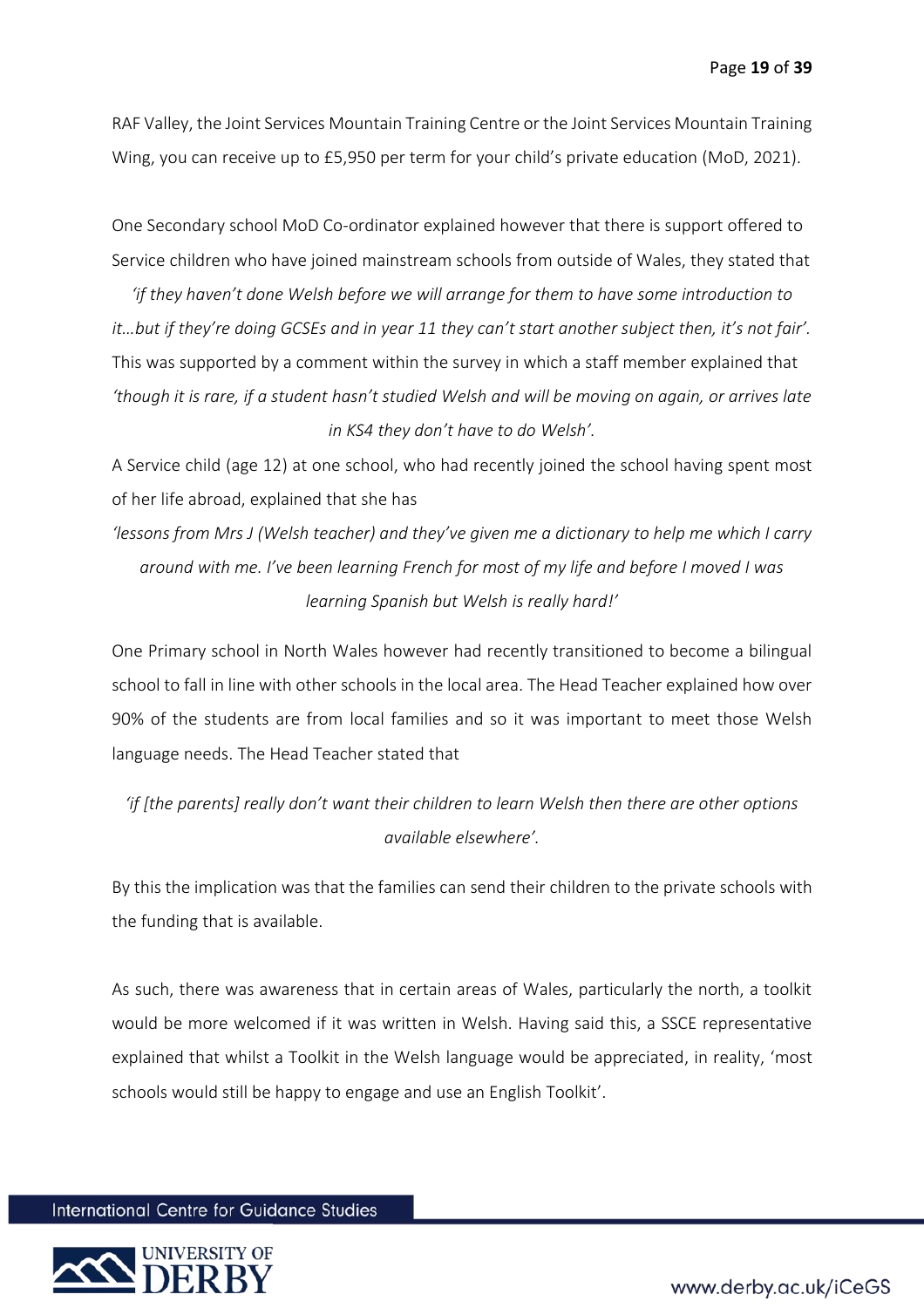#### *Celebrating the Service child*

Amongst the interviews with many of the Stakeholders in Wales was the feeling around the importance of focussing the narrative around celebration and inclusion rather that the challenges that Service children face. The Head Teacher at one school explained the importance of

*'teaching diversity and celebrating everyone…it is trying not to separate because it is very easy to fall into a trap of Service children being different but we have children who's dads work away on lorries all week…it's hard on everyone'.* 

Instead, Stakeholders expressed their desire to ensure that Service children were celebrated for the experiences they had had such as living in different countries and amongst different cultures and how these experiences could be brought into the classroom and other students. A MoD Education Officer explained how many Service children have

*'lived in more places than I've lived, they've done amazing things – what an asset to any school or employer or university because they've got an amazing experience. Some have seen the 7 types of penguins in the Falklands, and seen dolphins and been into the jungle in Brunei* 

*for their residentials…you've got to embrace this!'*

By engaging the Service children in a way that builds on the experiences they have had and the world they have seen it is a way of making the children feel involved and included in their new school environment and can act as a way of developing new friendships.

The MoD representative continued this by explaining how they had spoken to pupils in one school and asked them about the problems of being a Service child and '*they say there aren't any…dad goes away during the week and comes back at the weekend*'. When asked what the positives were of being a Service child they responded, '*we get discount at JD sports!*'. Whilst this is not to say that Service children do not experience challenges, as we will see in the next section, but it is important for schools to see that as having assets that they can bring to the school and classroom and they have the resources to be able to teach other children about their experiences.

#### *Wellbeing in the Welsh Curriculum*

As part of the new Curriculum for Wales 2022 there sees the introduction of Health and Wellbeing as an area of learning. The fundamental components of this area of learning are

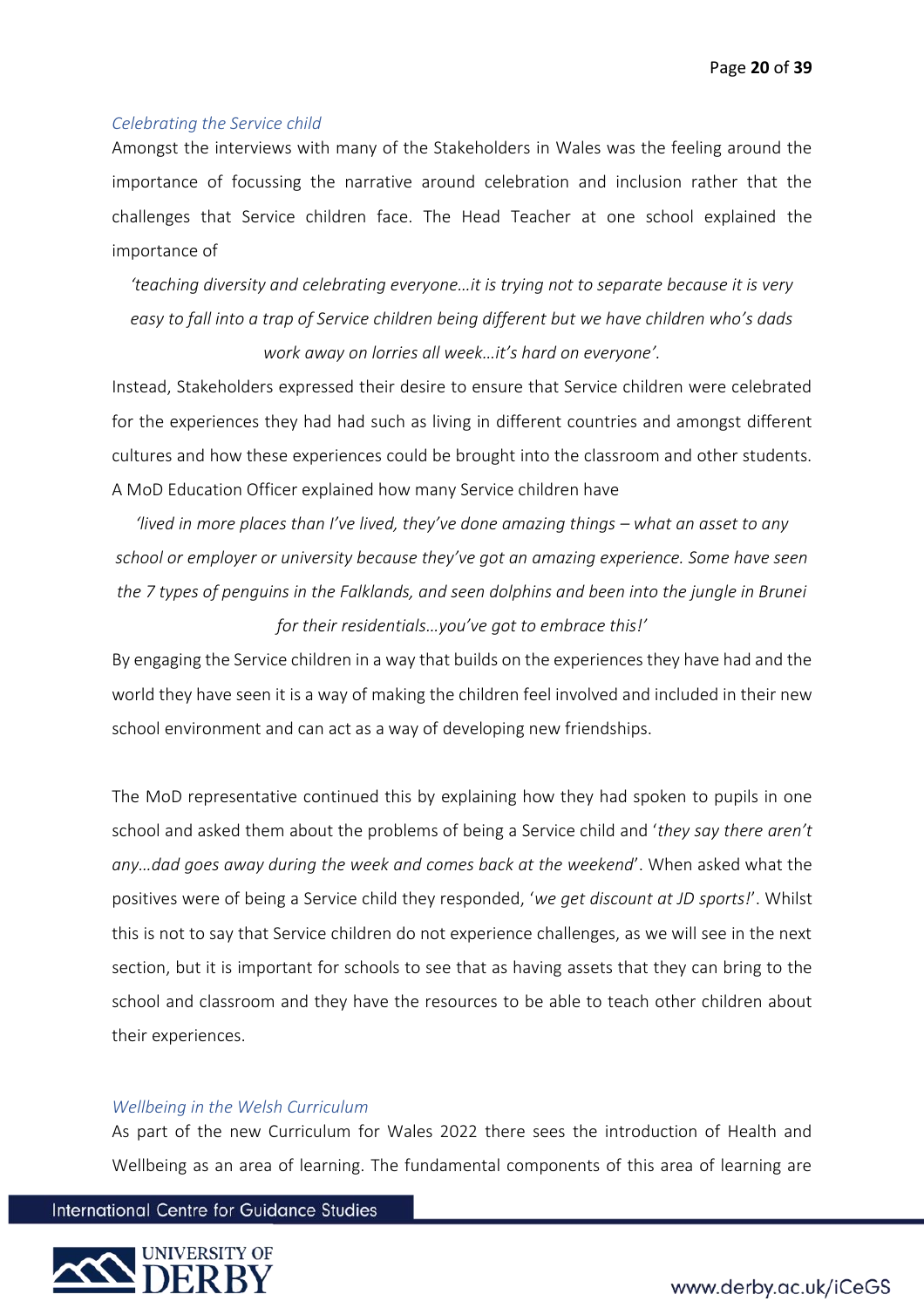physical and mental health, emotional and social wellbeing. Multiple Stakeholders when interviewed for this project noted how the change in the curriculum to adopt the new areas of learning would be a good opportunity for the Thriving Lives Toolkit to complement the new curriculum. An Estyn representative explained how '*the big focus is of wellbeing in the new curriculum so it would be good if we could get the toolkit involved in this way if we could'*. This was further supported by an RSLO who stated that '*references to areas of learning would be really helpful'*. At one secondary school the Service children were also encouraged to attend wellbeing lessons with other Service children in the school where they are able to '*discuss their feelings*', with one Service child (Yr 8) explaining *'if there wasn't someone to talk to I would feel very alone because I wouldn't know anyone else who had parents in the MoD'*. This statement demonstrates the importance of teachers being aware of the Service children in their school and classroom and the emotional issues that they may be experiencing. By having access to names of Service children and the details of parent's deployment teachers and pastoral staff can be on alert as to the possible changes in behaviours of a child. Within this particular school the children were supported in the wellbeing lessons by pastoral staff as well as learning support assistants (LSAs) who are employed through the MoD Education Support Fund (ESF).

# *Support for Service children with additional needs*

One of the biggest concerns expressed by some of the Welsh Stakeholders in this piece of research was regarding Service children with additional learning needs (ALN). A Stakeholder from the MoD Children's Education Advisory Service was all too aware of the struggles experienced by families of Service children with additional learning needs or special educational needs and disabilities. One of the key issues is related to technical vocabulary and terminology which is used between administrations for the same thing such as ALN in Wales, Special Educational Needs and Disabilities (SEND) in England and Additional Support Needs (ASN) in Scotland. The MoD SEND Education Officer explained how *'each and every local authority has their own [vocabulary] and then each and every school within each and every local authority creates their own [vocabulary]'*. Stating how

*'you've got your statement in Wales, soon to be individual development plan, you've got your EHCP in England, was the statement, still is the statement in NI, co-ordinated support plan in* 

**International Centre for Guidance Studies** 

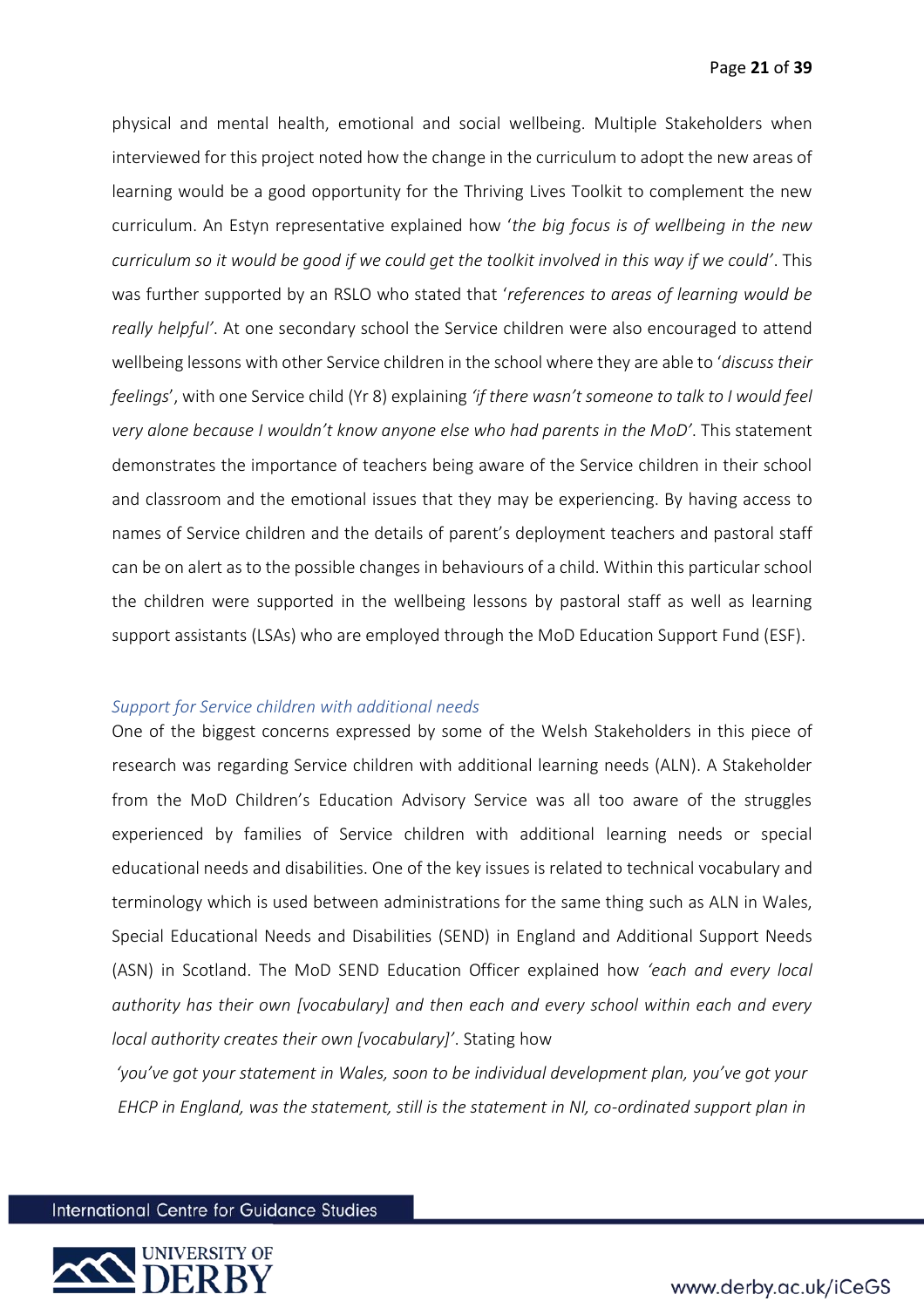*Scotland…the differences each of those plans can mean in practical terms to a child is* 

*massive'.*

Added on to this, not only does vocabulary cause issues but

*'It takes so much time, effort and money to build a case for students to get support and then when they move schools to a different nation or country they have to do it all again and may not end up with the same support as the legal status of that statutory plan disappears when moving between England, Scotland and Wales'* (MoD Education Officer).

This is important to note as schools need to be aware that if a Service child is joining their school from another country they may have had support in their previous school that is no longer available in their new school. Added to this, the parents of the Service child may not be aware of how the educational support plans vary across countries, and the fact that there is support available from the MoD to help children with additional learning needs and their families when transitioning. An interesting point that did arise from interviews with the representatives from the Families Federations was that it was not just across nations that issues arose when moving schools as a Service child but in fact the same issues were present when moving from county to county. In instances such as this the Thriving Lives Toolkit should be used to reinforce the importance of support for the moving children and ensure that there is not an assumption that schools will have the same support structures and procedures in place.

#### *Funding and data collection*

In England schools have access to Service Pupil Premium (SPP), whereby mainstream schools with Service children, receive additional funding to provide additional support to the Service children. As part of this, schools report on how they use the funding and how the Service children benefit from the money, which consequently allows for Service children in England to be tracked. Schools in Wales and Scotland do not receive Service Pupil Premium and therefore have no tendency to track their Service children. A MoD Education Officer described this as being a 'weakness in Wales' as 'if someone comes into school and we've not been told and no one has asked their Service child status, if any, then no transition process will take place'. It is argued that this is vital in ensuring that Service children transitioning in and out of Wales have

#### **International Centre for Guidance Studies**

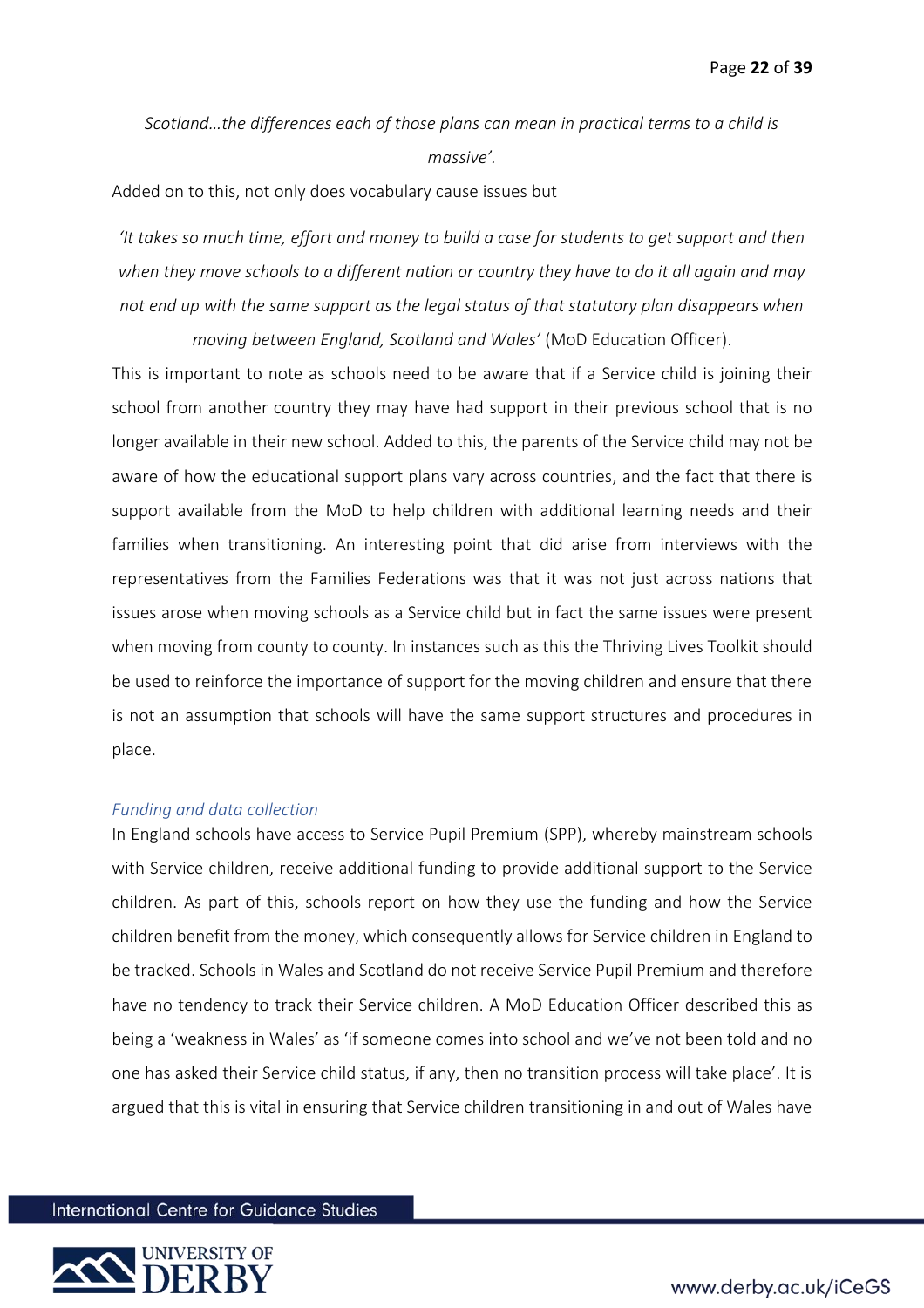the support that is available to them and the schools that they are moving to and from are aware of their Service child status.

One of the issues in tracking Service children in Wales is the confusion over the multiple definitions of the term. For example, one RSLO explained how

*'previously the Welsh Gov definition of a Service child was a child who has current serving armed forces parents, parents who are a full time reservist and then parents who left the armed forces up to 6 years ago but this changed recently to up to 2 years of being a veteran, which is a real shame, we don't know why they did it'.*

They further explained how it 'would be stupid for us to only go with the Welsh government definition' because it alienates so many Service children who could benefit from the support but who would otherwise miss out. And this therefore makes it harder to track Service children if the definition of a Service child varies from MoD to SSCE to Welsh Gov.

One way in which the RSLO explained that SSCE Cymru were trying to start tracking Service children was through the push to put 'Service children' on the Pupil Level Annual School Census (PLASC) which is a data collection process for all maintained schools and nurseries in Wales. PLASC requires mainstream schools to report on all pupils on roll, including the number of students eligible for free school meals, pupil postcodes, English as an additional language status and any special needs, all data which is used to finalise funding allocation for each school. By petitioning for the Welsh Government to implement a 'Service child' data request in the PLASC it would allow for government, organisations and schools to see numbers of Service children and where they go to school and allocate support accordingly.

Whilst SSP is not available in Wales, one secondary school noted how their school had received MoD Education Support Funding which had been spent specifically on MoD Learning Support Assistants (LSAs) to help support the Service children both in and out of the classroom. This funding however was temporary and meant that the LSAs were generally funded sporadically meaning that they had wavered between having 2-3 LSAs at any one time. Like the SPP however schools do have to report on this funding to the MoD. An issue with funding like this

**International Centre for Guidance Studies** 

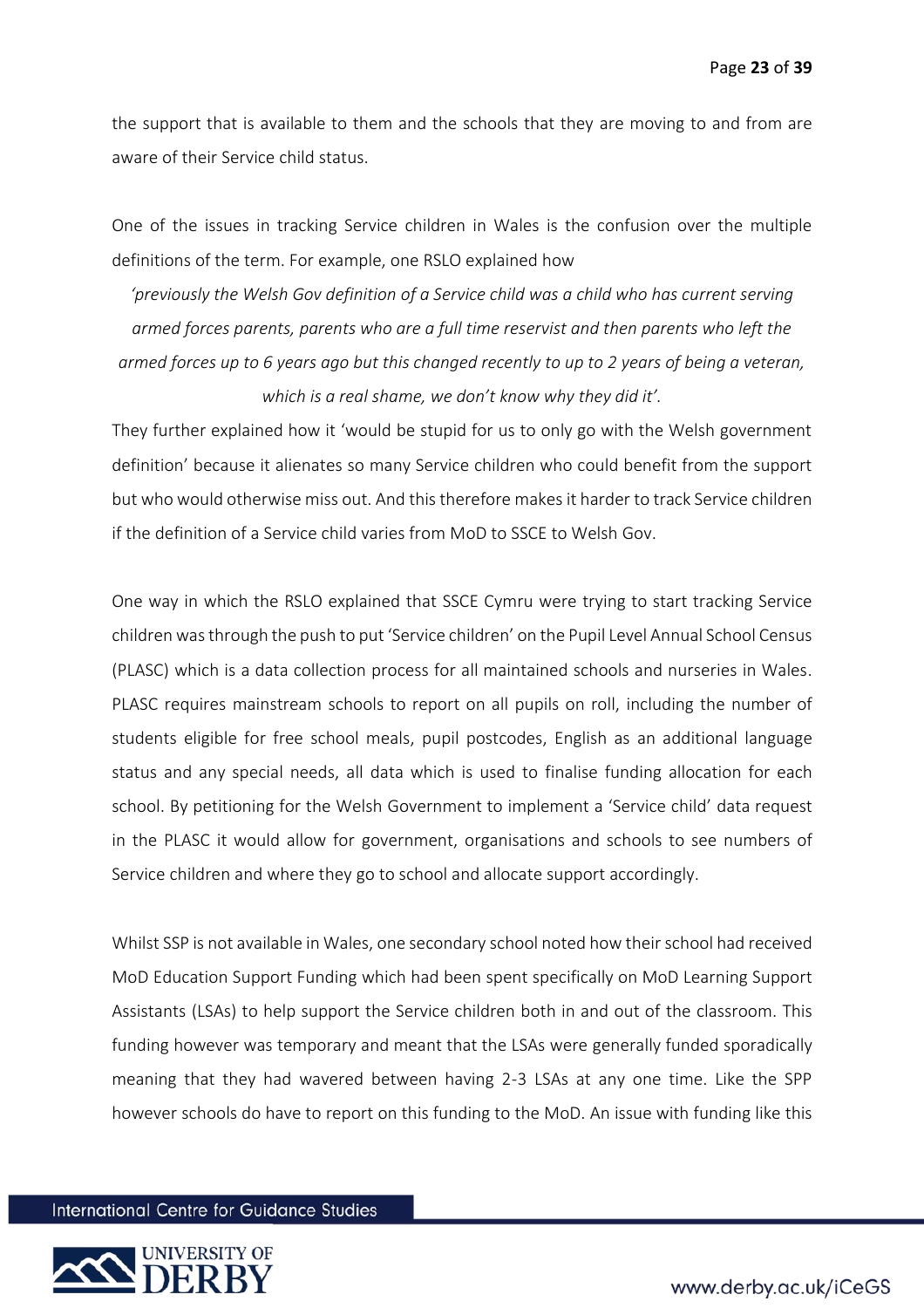is that it is limited and it has to be applied for meaning that only some schools are successful in receiving the funds to be able to support their Service children in this way.

# <span id="page-23-0"></span>Scotland

Education in Scotland is quite different in many respects to that of the other nations. The Education System in Scotland is overseen by Education Scotland which is a Scottish Government executive agency. Its mission is to "support quality and improvement in Scottish education and thereby securing the delivery of better learning experiences and outcomes for Scottish learners of all age" ([https://education.gov.scot\)](https://education.gov.scot/). Education Scotland uses a framework called Curriculum for Excellence which is divided into two phases: the broad general education and the senior phase. The broad general education begins in early learning and childcare and continues to the end of S3 (the third year of secondary school, when students are approximately age 15). Students transition into S1 (the first year of Secondary school) around the age of 12 after completing seven years of primary school (starting around age 5). The Curriculum for Excellence aims to develop the knowledge, skills, attributes and capabilities of the four capacities of Curriculum for Excellence:

- Successful learners
- Confident individuals
- Responsible citizens
- Effective contributors

Apart from differences in the age at which formal primary and secondary school begins, and differences in curriculum, school leadership and direction in schools in Scotland is less driven by national government and more influenced by local authority factors than in England.

In Scotland there is one RAF base, RAF Lossiemouth (Moray) (RAF, 2020) and one Naval base, HMNB Clyde (Argyll and Bute) (Royal Navy, 2020). There are also a significant number of Army Barracks in Scotland including: Cameron Barracks and Fort George (Inverness-shire), Dreghorn Barracks and Redford Barracks (Edinburgh), Walcheren Barracks (Glasgow), Forthside Barracks (Stirlingshire), Glencorse Barracks (Midlothian), Gordon Barracks (Aberdeenshire) and Kinloss Barracks (Moray).

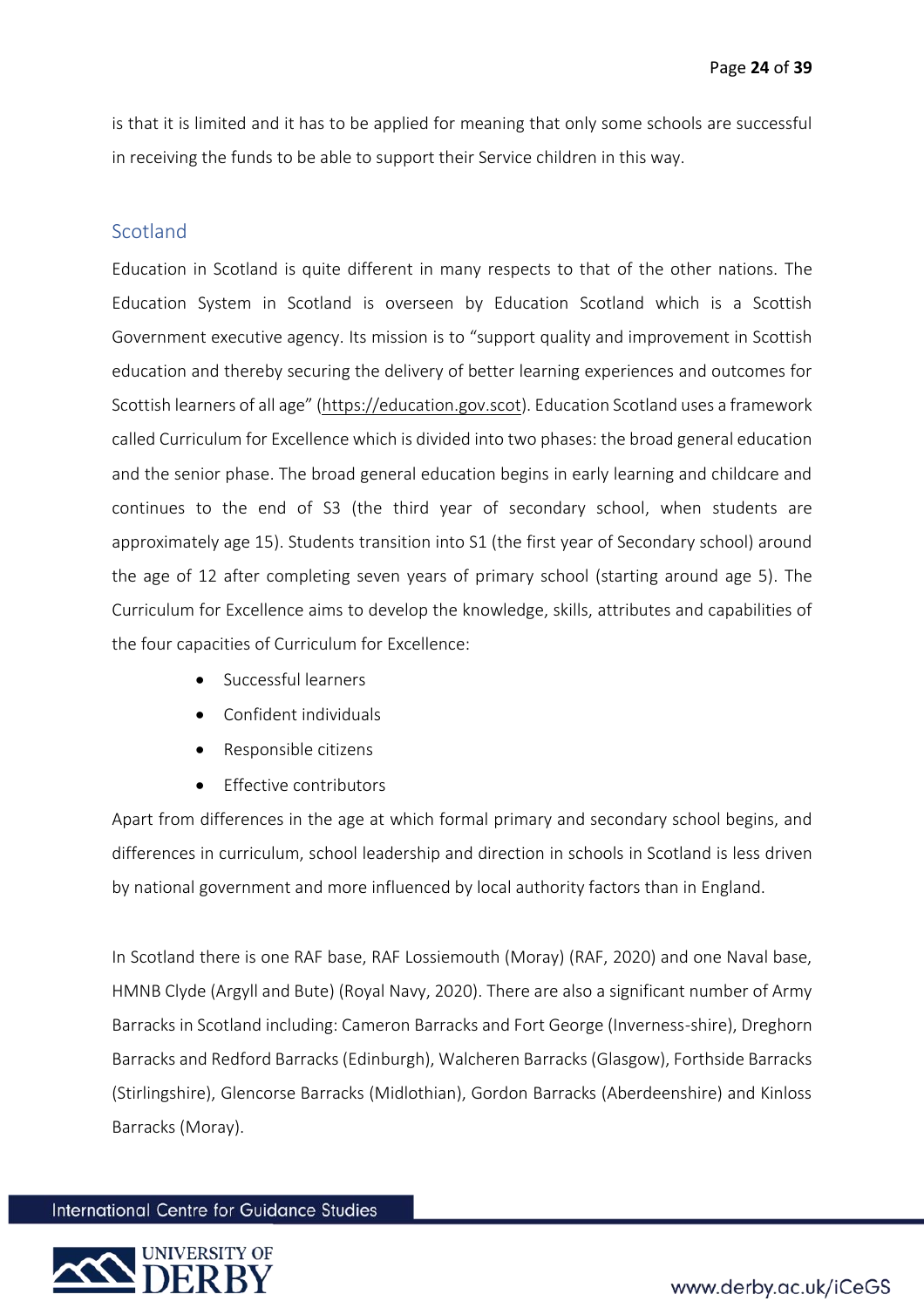#### *Armed Forces Champions*

Armed Forces Champions have been developed by Skills Development Scotland (SDS) in the five regions of Scotland which is looking to expand into all local authorities. Skills Development Scotland is the national skills body for Scotland. Their remit includes feeding into Scotland's sustainable economic growth which it does by supporting people and businesses to develop and apply their skills. A key component of this is that they 'support individuals to build their career management, work-based and employability skills, throughout their career journey, from school, into further learning opportunities and employment' (SDS, 2021). SDS have developed Armed Forces and Veterans Champions roles - these champions also act as links between the forces and school career advisers whereby a forces unit can communicate with the school to inform them of any deployment taking place and can ensure that the school is able to support and monitor the Service children.

#### *Governance and Quality Assurance*

A key difference in Scotland is that school's performance is monitored via self-evaluation using the How Good Is My School (HGIOS) tool (now in its fourth iteration). Schools in Scotland do not have Governing bodies and are not evaluated by Ofsted. In fact, the ethos of Scottish Education is more on collaboration and self-improvement than might be the case in England. Stemming from this, an important piece of consistent feedback was around using the Toolkit to engage with schools - and seeking to use it to generate additional resources / good practice case studies etc that could be produced / co-produced with schools themselves. This is more in line with the ethos of Scottish Education which has a strong focus on collaboration.

# *Importance of terminology*

A key difference when discussing Service children in Scotland is that the term 'Service children' does not exist, instead 'Armed forces children' is used by Government, stakeholder organisations, schools and their staff. For the sake of coherence however, this report uses the term 'Service children' in the discussion of themes, even though the participants working in Scotland did not use this term in their interviews or focus groups (quotes are left unamended).

**International Centre for Guidance Studies** 

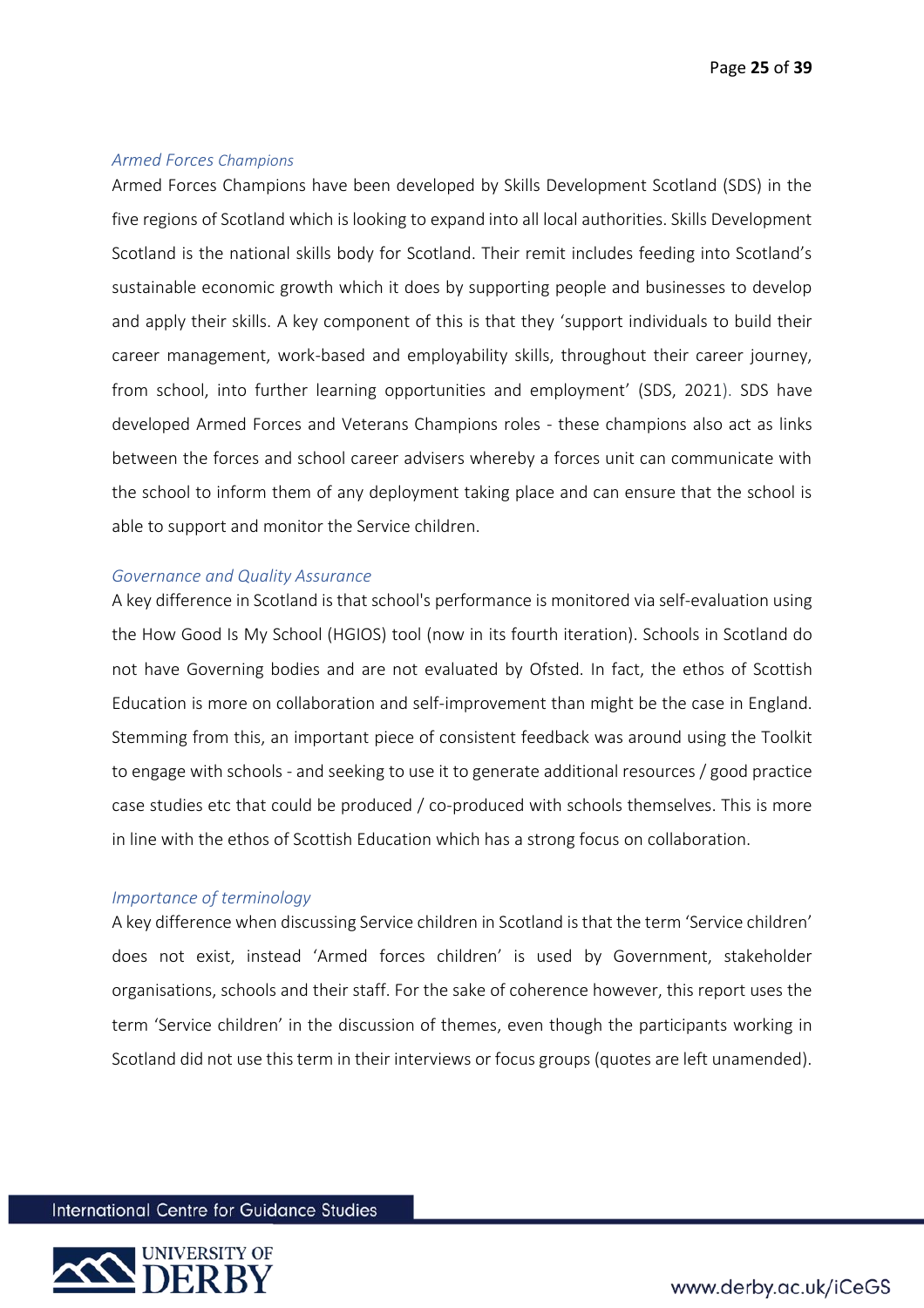# *Getting lost in the system*

In Scotland, concern was raised around Service children getting lost in the system where there were only small numbers of them in schools. Stakeholders in Scotland explained that a significant concern regarding support for Service children was when they were moving to schools where there were small numbers of Service children attending the schools in question. A teacher at one primary school explained how

*'it is difficult for Armed Forces kids in schools where there are very small numbers. It is really special for them to have that shared experience and I know that the schools with a small number of Armed Forces kids can find those connections through other means but for it to be part of the school is important'.* 

The issue here is that the Service children are potentially not receiving the support that they need and do not have a dedicated member of the school staff, be it teaching or pastoral, who can offer emotional or wellbeing support to the child(ren).

# *Age gaps and year groups*

In Scotland there is a six-month bracket where there is a mismatch in the age of school children compared to the rest of the UK. Whilst children in England and Wales begin school at the age of four, entering into a foundation year, children in Scotland begin primary school at age 5 (or four if their fifth birthday occurs before the end of February in the following year). They enter into Primary 1 and there are seven years in Primary school in Scotland, meaning transition to Secondary school typically takes place when the child is 12 years old. These age differentials and accompany differences in the structure of school years can have significant consequences for maturity levels and curriculum knowledge when transitioning between different nations. A military transitions policy officer from the Scottish Government explained how

*'in pre-school and primary age groups this gap may be quite marked, and accentuated by differences in the curriculum'.* 

This was supported by a primary school teacher who stated that

*'there are significant gaps in knowledge and learning experiences because of the age gaps in the curriculum when moving across the borders into Scotland…this also affects what class a child is in and there are often concerns by parents that their child is being 'held back''.*

**International Centre for Guidance Studies** 

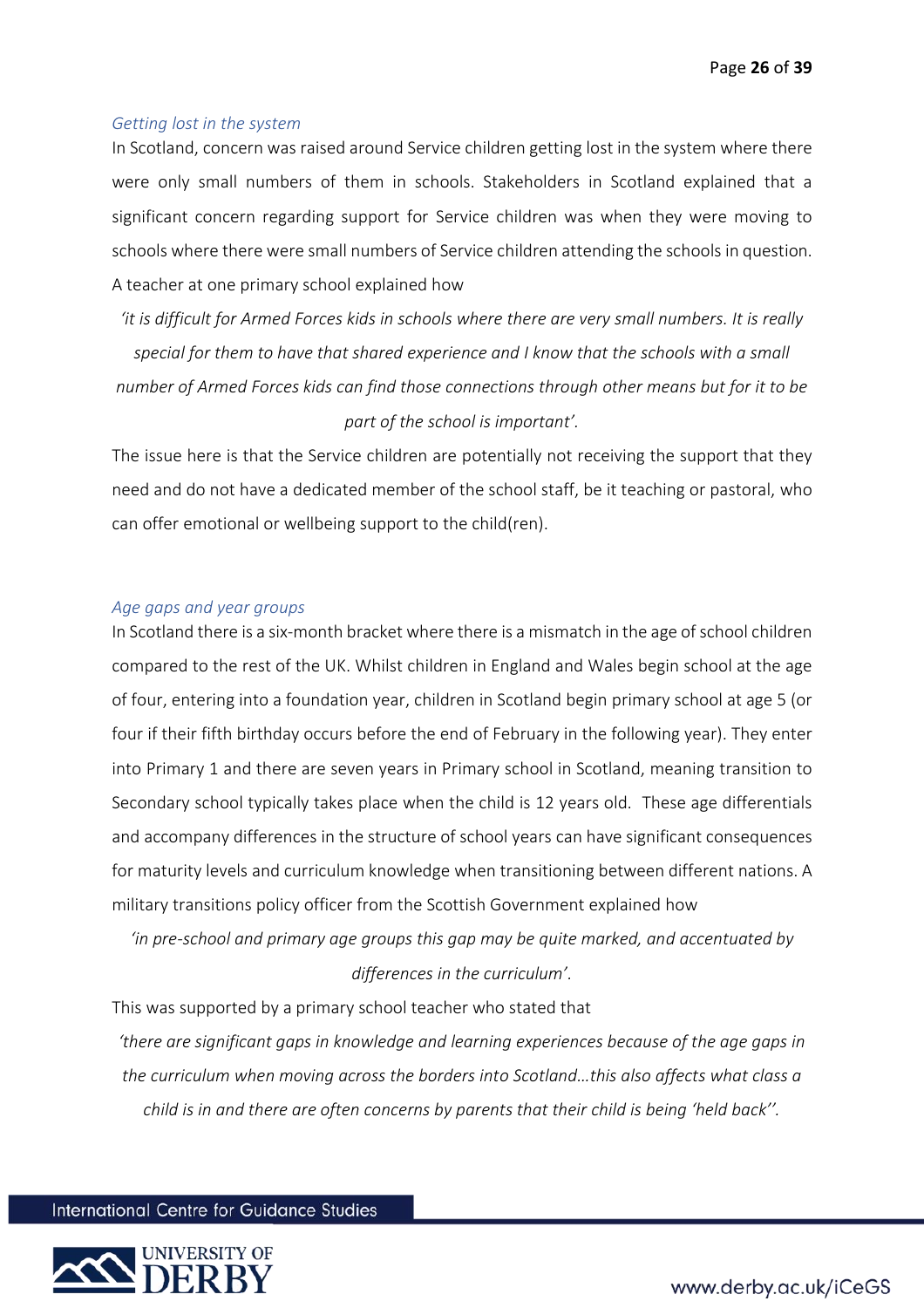This finding demonstrates the importance of schools in all nations understanding how the differences between the Scottish school system and those in England and Wales might create transition issues for students moving in or out of Scotland, and the importance of acknowledging that younger children may need additional support during their initial few months.

#### *Funding and data collection*

Like Wales, Scotland does not receive Service Pupil Premium (SPP). Scottish Stakeholders however did explain that there is funding available through the MoD Education Support Fund which some schools had been successful in securing – this could be used for learning activities, trips and resources. There is also funding available from the Armed Forces Covenant Fund. A National Transitions Officer explained how a Head Teachers Forum has been developed '*which allows sharing of practice so that schools who have lower numbers of forces pupils and/or less funding can learn from others*.' There was a feeling by Stakeholders in the research that the lack of a SPP affected schools in terms of what they felt they were capable of doing and support in accessing and supporting funding for Service children is essential. This was apparent in schools with both small and large numbers of Service children on roll.

Again, like Wales, there is no formal way to track Service children in Scotland because this data is not actively gathered. A representative from the Royal Caledonian Education Trust (RCET), now Forces Children Scotland, stated that *'tracking is an ongoing issue in Scotland. Some schools do it better than others*'. It was highlighted by several Scottish Stakeholders that, whilst there is a 'flag' for 'Armed forces' children on the school management systems in Scotland (CMIS) where schools can highlight the children and the service in which their parent(s) belong, its use is not mandatory.

The military transitions policy officer from the Scottish Government explained how *'we have thought about gathering data within the MoD but their system makes this difficult – they know the numbers of children but not where they may be going to school. Plus, the growth in weekly commuting of forces personnel means some may be cross-border commuting meaning that they may be based in Scotland but have children at school in England.'*

**International Centre for Guidance Studies** 

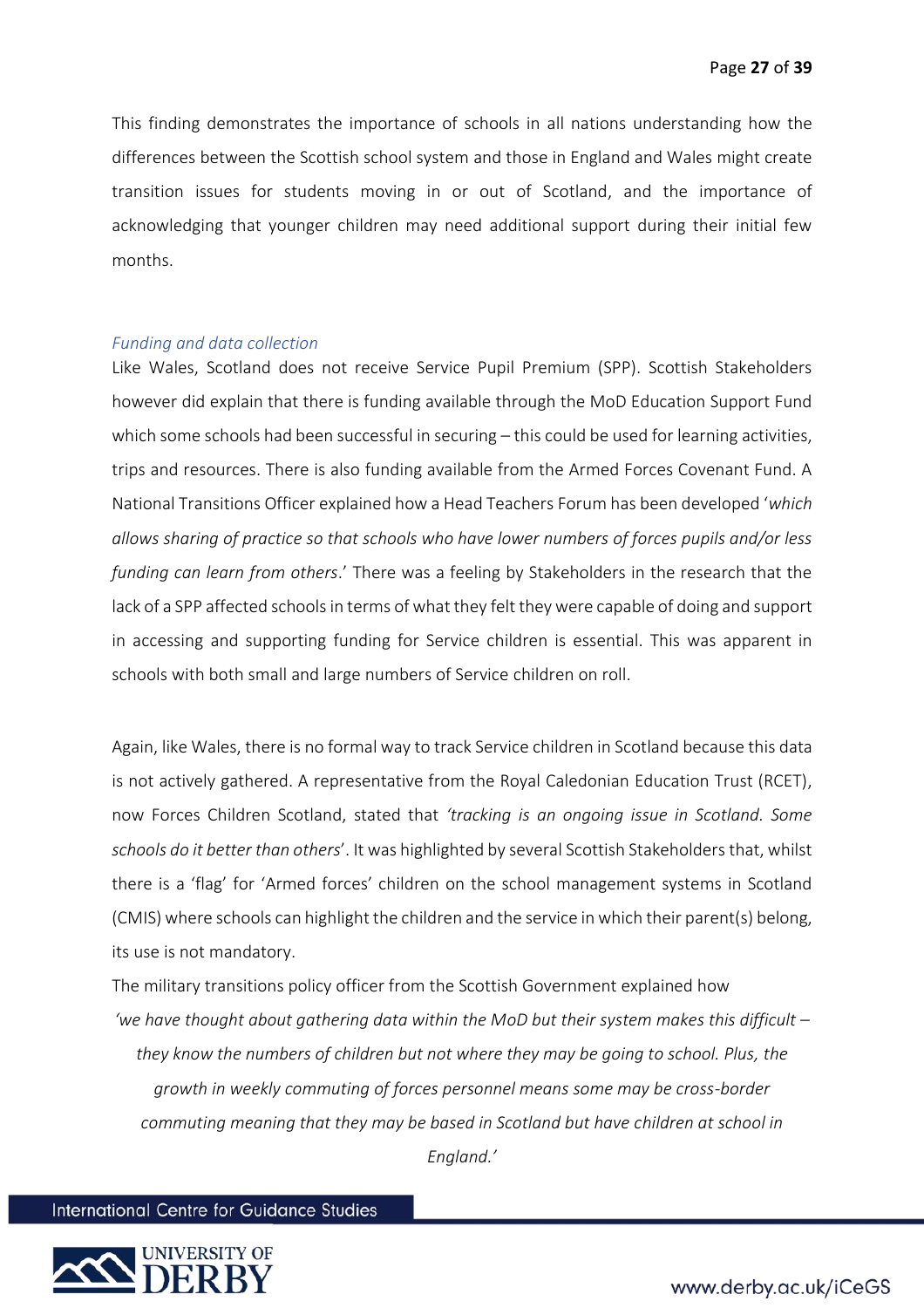The effectiveness of this 'flag' however is reliant on the expectation that Service families and children are either proactive in declaring their status and/or they wish to be identified. During the research both Service children and school staff noted that not all Service children preferred to have their Service child status known either to the school or to other children within the school. This finding comes from the young people not wishing to be treated differently to their friends or being taken out of class for activities and therefore being seen as 'different' or 'special.'

# *Cultural differences*

Some Stakeholders in Scotland expressed awareness that support was needed for Service families where significant cultural differences might be experienced. Stakeholders had come across some Service families who had moved to the UK and were not aware of the laws regarding leaving children at home alone or levels of disciplining children. An MoD SEND Officer explained how '*you have to let your families know about the implications of their actions'*. One Head Teacher during a Scottish webinar explained how they had come across such issues and had consequently '*developed a new handbook for parents of new Service children to the school where there is a specific section dedicated to policies and practices regarding these concerns'*.

# <span id="page-27-0"></span>Experiences of Service children

The research included several focus groups with Service children across Wales and Scotland, all had very varied backgrounds. Some children had never had to move, others had moved many times. Some had suffered traumatic experiences including parental loss whilst others had experienced only limited disruption. Nonetheless there was significant commonality in their views and thoughts, regardless of which country they lived in.

# *Effective 'buddy' system*

A buddy system was experienced by Service children in both Scotland and Wales by those students who had moved schools. Many students explained how they were given a 'buddy' for their first few days to act as a friendly face and show them around the school. One high school student (age 13) explained how

*'it was really nice to have someone there before you got your own friends, it is a nice way to acclimatise'.*

#### **International Centre for Guidance Studies**

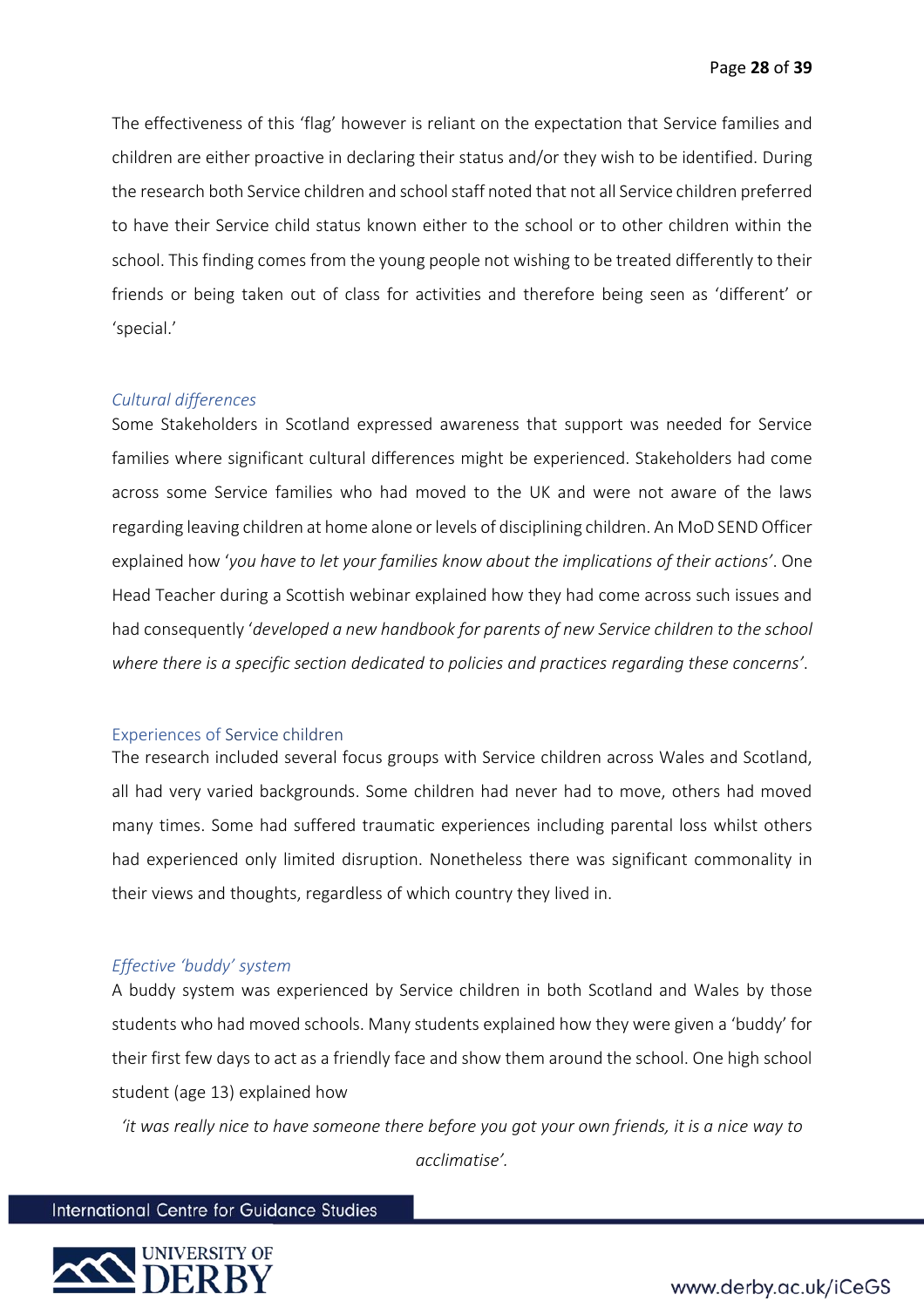Page **29** of **39**

#### A primary school child (age 10) said that

'*it was hard moving here because I lived in England all my life but my teachers were really patient and on my first day they buddied me up to help me make friends pretty quickly'.*

For these students their 'buddies' were not necessarily from an Armed Forces family however, this was something that the Service children thought would be beneficial. Having somebody within those key first few days in a new school for these Service children would enable them to develop a relationship with somebody like themselves who understands what they are going through as a new student in a new school with no friendship group.

#### *Losing and making friends*

Unsurprisingly nearly all the Service children we spoke to were vocal about the difficulties and struggles they faced in leaving friendship groups they had formed in their previous schools and having to move somewhere, often in a new country, and make a new set of friends, not knowing how long they would be at that school for. One secondary school Service child (age 14) explained how

*'I moved schools in primary school and found it really hard. Going in at a young age and with no friends…I had to join school clubs to meet new friends'.*

Another secondary school student (age 12) who had recently moved to the UK from Belgium explained how she did not want to move schools because she had so many friends in Belgium, where she had spent most of her life, and stated that

*'sometimes I worry if there is any point in making new friends if you could be moving school again in a year'.*

The same student explained that they thought it was difficult as a 'military kid' to make new friends as 'you don't know if they're going to stick with you' if and when you move again. This was supported by a primary school Service child (age 8) who explained

*'it feels like when you find a new friend you've got to say goodbye to them again'.* Despite this, the children also saw positives in amongst the negatives of being transient. The Service children expressed how they were able to use technology to keep in touch with friends, which not so long ago would not have been an option at all. One secondary school student (age 12) explained how

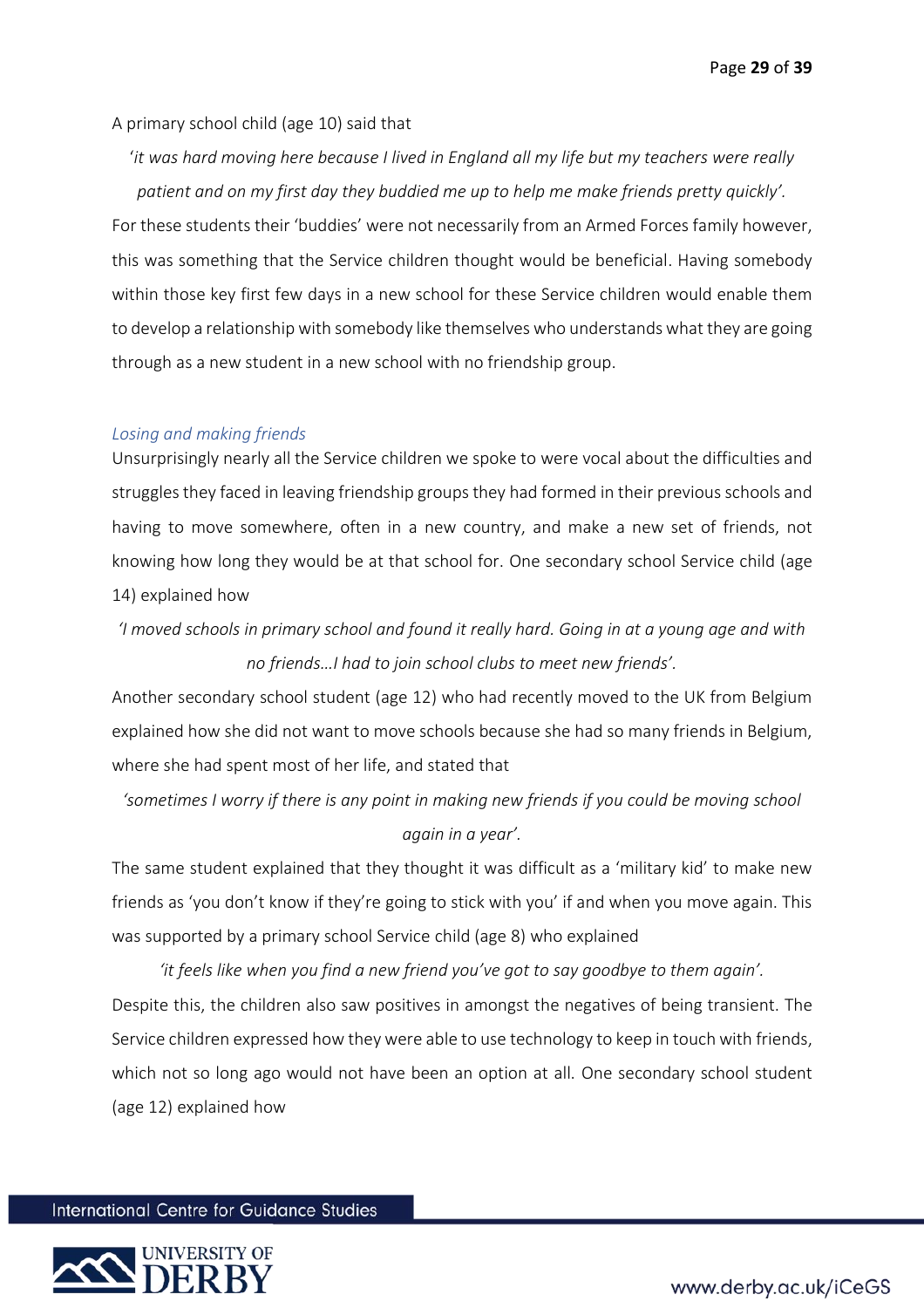*'moving has actually been really easy for me because I've been doing it since I was born, but sometimes it's been quite hard when I've lived somewhere for a while and I find leaving my friends difficult…but it's better now I've got a phone and stuff because I can keep in touch with everyone'.*

Added to this, some students saw moving schools frequently gave them a new skill of being able to make new friendship groups easily. A primary school student (age 9) stated that *'I am happy because you do get to make new friends'* and a secondary school Service child (age 12) explained how *'it really helps your socialising skills, you can make friends on holiday*!'.

Service children who did attend a school where there was a significant presence of Service children, and those who had in the past, expressed how having other Service children around them helped them if, or when, they needed support. One primary school child stated that *'having lots of other military kids in school is helpful because their lives are a bit like ours'*.

# *Effect of deployment*

The Service children all noted the difficulties that arise when their parent(s) go on deployment. One secondary school child (age 13) explained that she had lived with her grandparents for two weeks while her mum was away dealing with her step-dad who had had a military related accident. Whilst she said she *'talked to friends and grandparents who gave a lot of support'* she noted that her mum '*advised her not to speak to school-teachers about it'*. Another secondary school child (age 14) explained that their parent going away '*just felt like a normal part of life*', and whilst it was '*always nice to have them home and safe it is never the same when they come back…you grow up more quickly because you have to'*. Another Service child (age 16), now in secondary school, had lived with friends for several weeks in primary school whilst their parent was away. She explained that

*'I really missed her, I cried a lot and wanted her to tuck me in at night. I missed hugging her…its really sad when you can't have the support of a parent, especially when they're single parents'.*

Something that the Service children found helpful whilst their parent(s) were on deployment is the support available from the MoD. This typically takes the form of putting on clubs and activities for all the children from the unit that is on deployment. Through these activities the

**International Centre for Guidance Studies** 

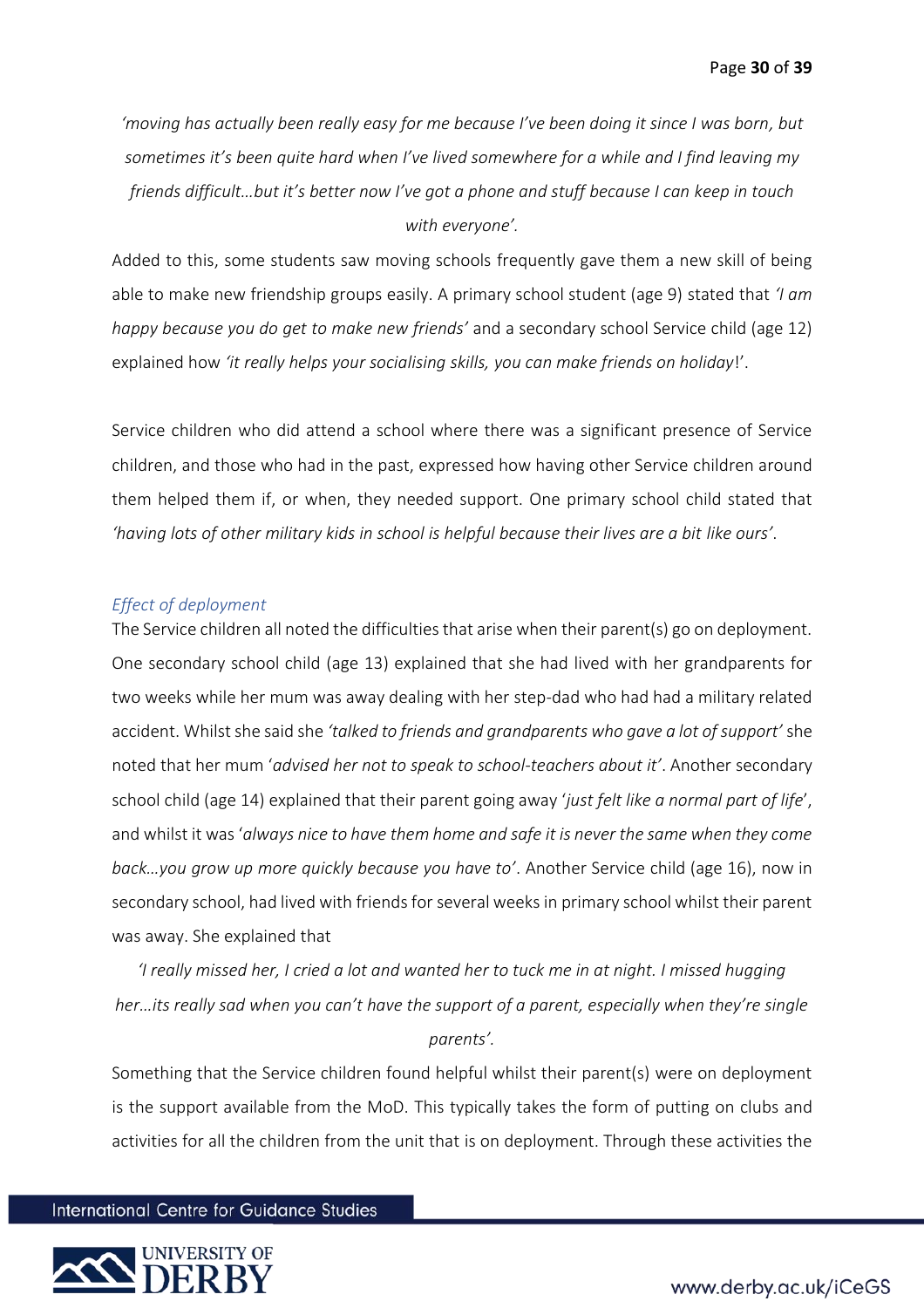children have the opportunity to speak to others who maybe do not attend their school, they can write letters to their parent(s) and make memory boxes which could be opened on their parents return. This helps give the children a sense of community and support which could be accessed as and when they needed it.

# *Emotional needs of students*

It was important to many of the Service children in the research that there was somebody within their school who they trusted and who they could go to when they needed to talk. Both schools in Wales and Scotland explained that they used MoD funding, generally the ESF, to employ support teachers who '*focus on wellbeing, resilience and emotional support*' (Armed Forces Support Teacher) for the Service children. This was often available in the form of group, one-to-one and drop-in sessions for the Service children. In one secondary school the students had access to Wellbeing Support, which as well as having an open-door policy also had weekly group sessions the Service children attended together. One Service child (age 15) stated that

*'there's a lot of people I can talk to. We have a wellbeing teacher we can ask questions and checks up on us and they give us activity sheets to discuss our feelings'.* 

However, this support was generally only available in schools which had managed to secure funding to provide these services and often only took place in schools which had larger numbers of Service children and the children were on a wellbeing radar. A Service child (12) who had moved schools frequently explained how they and their sibling had attended one school where 'we were the only ones [from a forces family] and there was no support in the school and no one to help us'. It is important to acknowledge the need for support to be available to the Service children to enable them to see school as a safe environment where they can speak to somebody about their emotions or concerns. Whilst some schools are able to provide staff specifically for this role, other schools cannot, and this can have a knock-on effect on the behaviours of the Service children if they do not feel supported.

# <span id="page-30-0"></span>Strengths of the Toolkit

From the findings above it is clear that Service children report the same experiences as those described by children in the 2019 English based research:

- 1. Issues around making, maintaining and losing friendships
- 2. Issues around parents and their deployment cycles

**International Centre for Guidance Studies** 

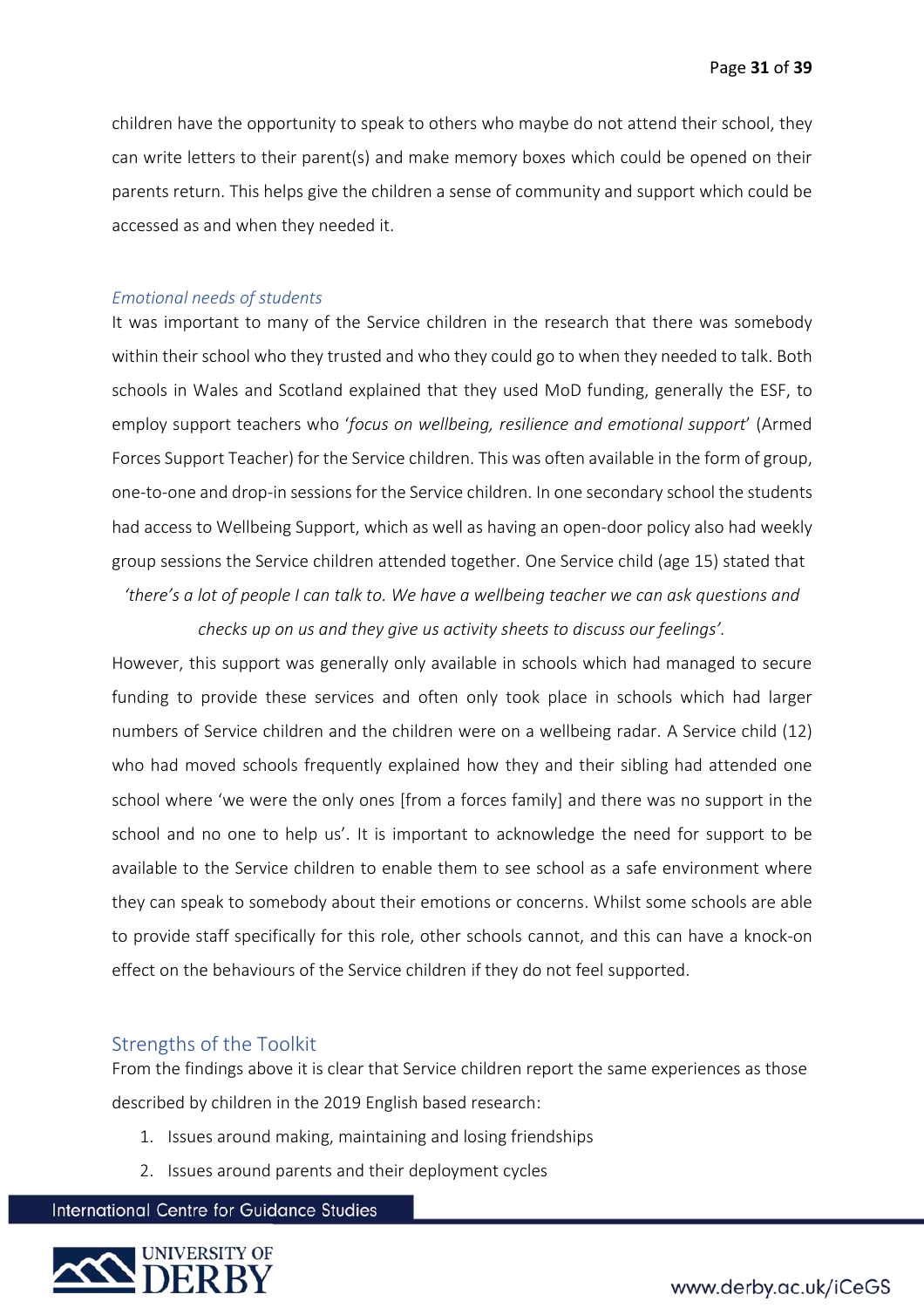3. Issues of wellbeing and engagement as a consequence.

Staff in schools likewise reported similar experiences:

- 1. Lack of awareness across all staff about the number/identity of Service children and what advantages and disadvantages this status may proffer these children.
- 2. The importance of engaging and communicating with parents regarding deployment cycles as these impact on student's engagement and behaviour.
- 3. Lack of resources (predominantly time but also financial) to offer the level of support they would like to.
- 4. Awareness, understanding and support was typically greater in schools who had higher numbers of Service children on roll.

The Toolkit was perceived as a valuable resource in thinking about how to develop provision that dealt with the issues raised by Service children and by staff, namely issues around a lack of awareness and understanding in school staff, transition, deployment, well-being, parental engagement. Whilst the contexts across Wales, Northern Ireland and Scotland are unique, the transition and mobility experiences of young people are universal and as such these national contextual differences were not relevant to the Toolkit's ability to support Service children in any context.

# <span id="page-31-0"></span>Recommendations

These focus on what amendments or developments might be made to the Thriving Lives Toolkit and accompanying resources. Whilst many participants in the research had not yet worked with the Thriving Lives Toolkit we encouraged them to take a look at the Toolkit prior to their interviews so that they could provide feedback on their thoughts of the existing Toolkit. Overall, the Toolkit received really positive reviews and feedback with comments such as '*I really liked the examples throughout the toolkit'* and *ít is really good that the toolkit covers issues that are relevant for Service children, but also other children'.* Despite this, there were a few recommendations that came out through conversations, we classify these as 'needs' amends that are required to enhance relevance nationally – and 'ideals' - aspects which would enhance the impact of using the Toolkit.

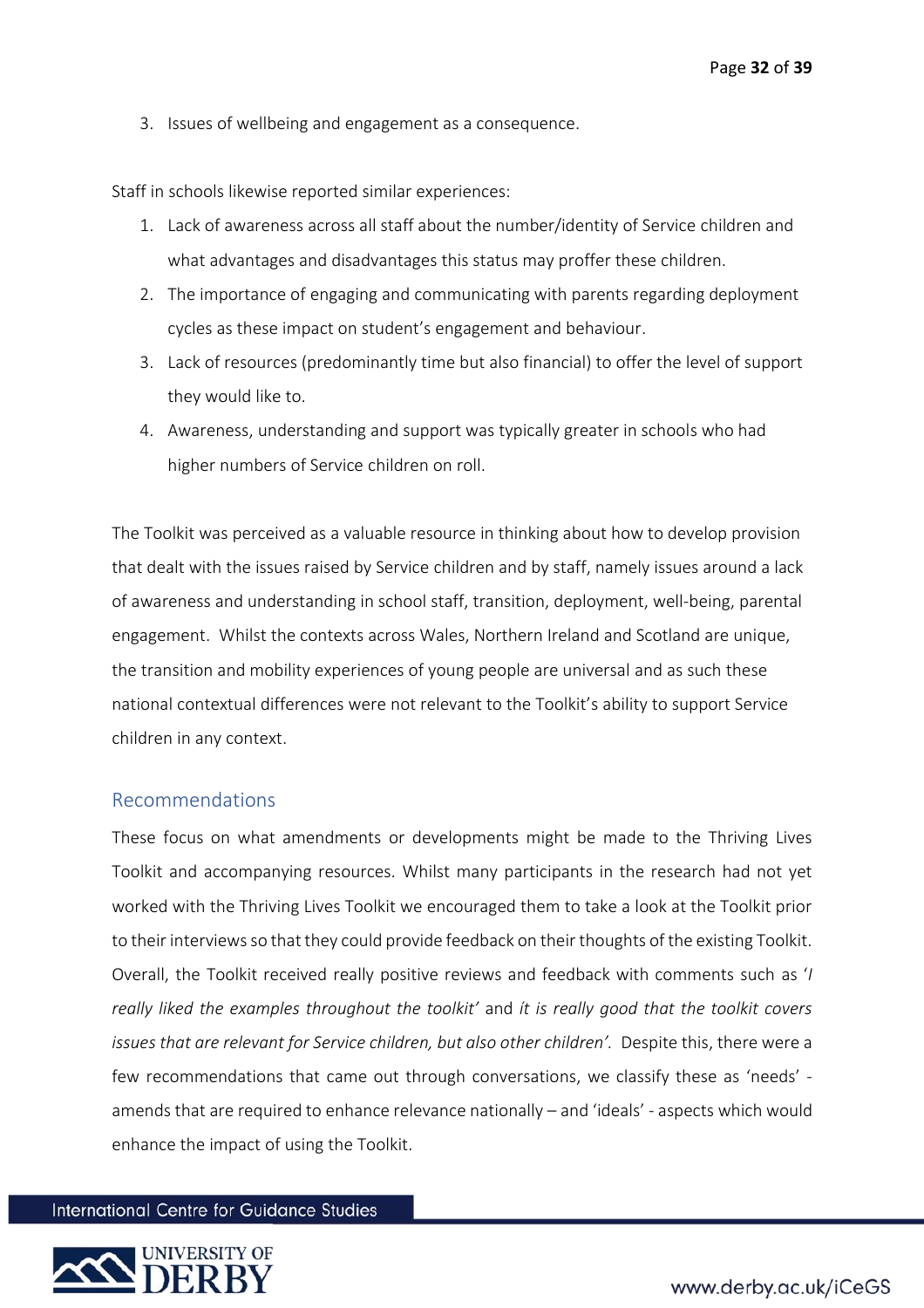Needs:

- 1. Terminology terminology within the toolkit must avoid being Anglocentric. It includes terms such as 'governor' which is not applicable in Scotland and needs to acknowledge that in Scotland the terms Service Child or Service Family are not used (rather they use the term Armed Forces). This might involve making clear that these differences are recognised and understood but that sticking with one Toolkit and universal terminology makes the Toolkit more coherent and simpler. The term Military Family appeared to be more universally accepted.
- 2. A second acknowledgment that needs to be made is the difference in governance in Scotland (where there are no governing bodies for schools) and in Scotland and Wales where Pupil Premium funding for Service children does not exist. This might mean making language more generic and referencing generic funding opportunities and school quality assurance processes such as monitoring, evaluation and improvement. Alternatively, the Toolkit could include reference to parent councils and HGIOS4 (How Good Is Your School 4 which is a self-evaluation tool used by schools in Scotland to underpin school improvement) as well as Governors.

Ideals:

- 1. Making sure that schools in Scotland can see how the Toolkit enhances their evaluation in HGIOS 4 and its performance and self-improvement criteria. There has been some mapping of this completed already  $-$  it is recommended that this is continued and communicated to schools in Scotland.
- 2. Develop the Toolkit in a way that can be adapted to work alongside Wales' new wellbeing framework as part of the curriculum.
- 3. Consider the fact that the Toolkit, whilst developed for a specific group of people, has wider applicability. This might mean including materials or resources on how other people might use the Toolkit.
- 4. The Toolkit includes some examples of good practice and there are resources from the SCiP Alliance that are available for schools to use. Schools have fed back that such resources are most easily used and are most effective when they are short, concise and

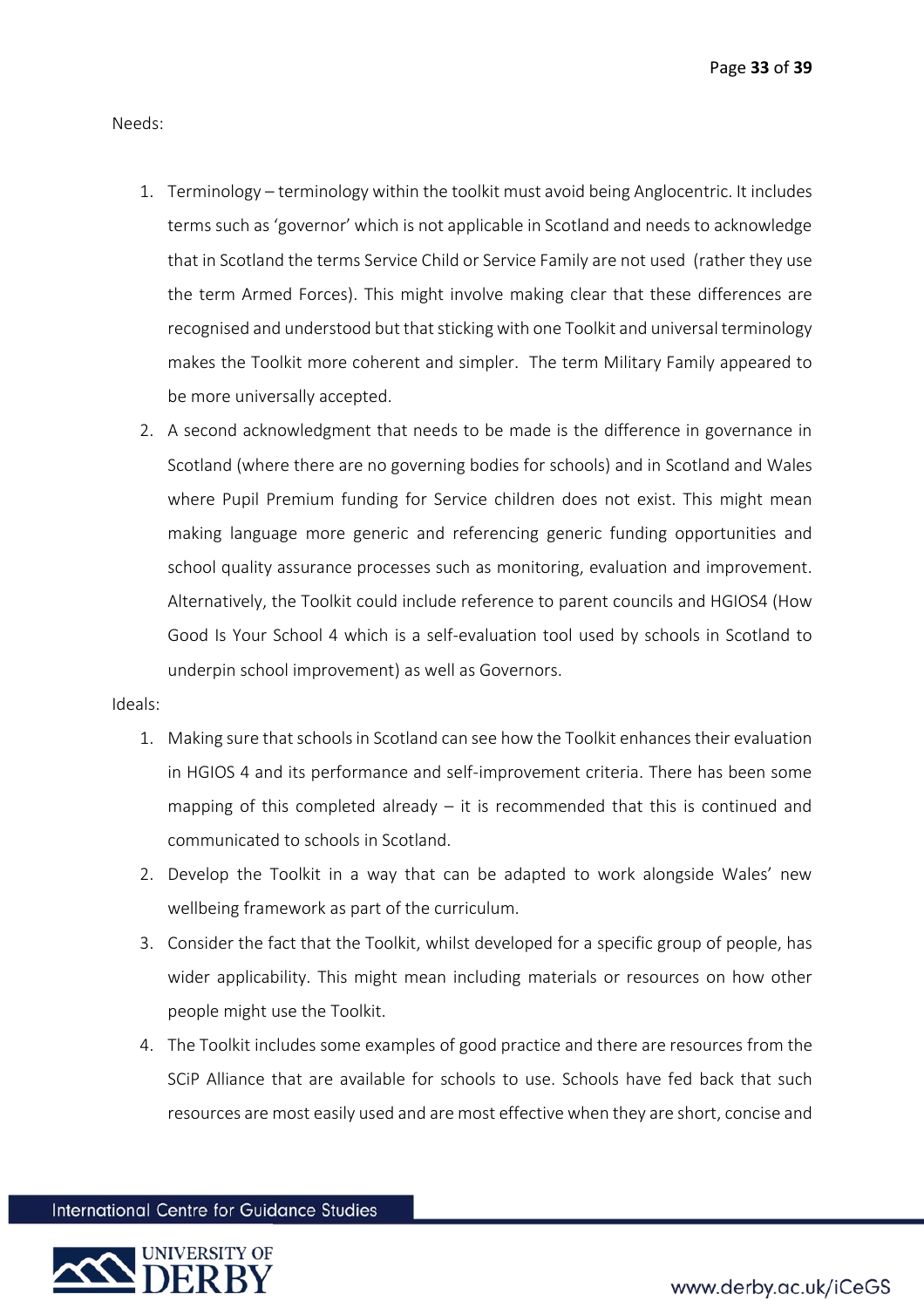are presented in accessible, bitesize amounts of information. This finding corroborates the findings from the original research in England.

5. Recognise that each school is unique in its context so resources are likely to be more effective for a wider range of schools when they offer examples of how practice can be adapted to suit different contexts. This might mean providing brief examples of aspects which could be delivered in different ways.

# Possible Further Developments for the toolkit

Maximising utility of the Toolkit

- Wording would be customised for each country this option would obviously address the variations in each country which could have good practice examples dedicated to the context. However, it would undermine the concept of a UK toolkit as well as the overwhelming similarities in experiences that Service children share.
- The toolkit to have generic wording which is acceptable to all each country could have bespoke customised guidance notes which support the embedding in each country. A variety of good practice examples from across the UK can be shared. An example of this has been the Family First Standard. This is likely to offer all participants with dedicated resources.

Examples of other standards addressing multiple needs across the UK include:

- Lexcel (the Law Society's standard) have one standard for England and Wales (because England and Wales have the same laws) and an International Standard  $-$  it means Scotland is assessed against the International standard as their laws/legal systems are different from England and Wales
- Families First (a standard for Family Information Services) have specific elements relevant only to a specific devolved nation – in their case, there is a specific element for Wales that services in other nations do not need to achieve (and aspects of the rest of the Standard that Welsh services do not need to achieve)

**International Centre for Guidance Studies** 

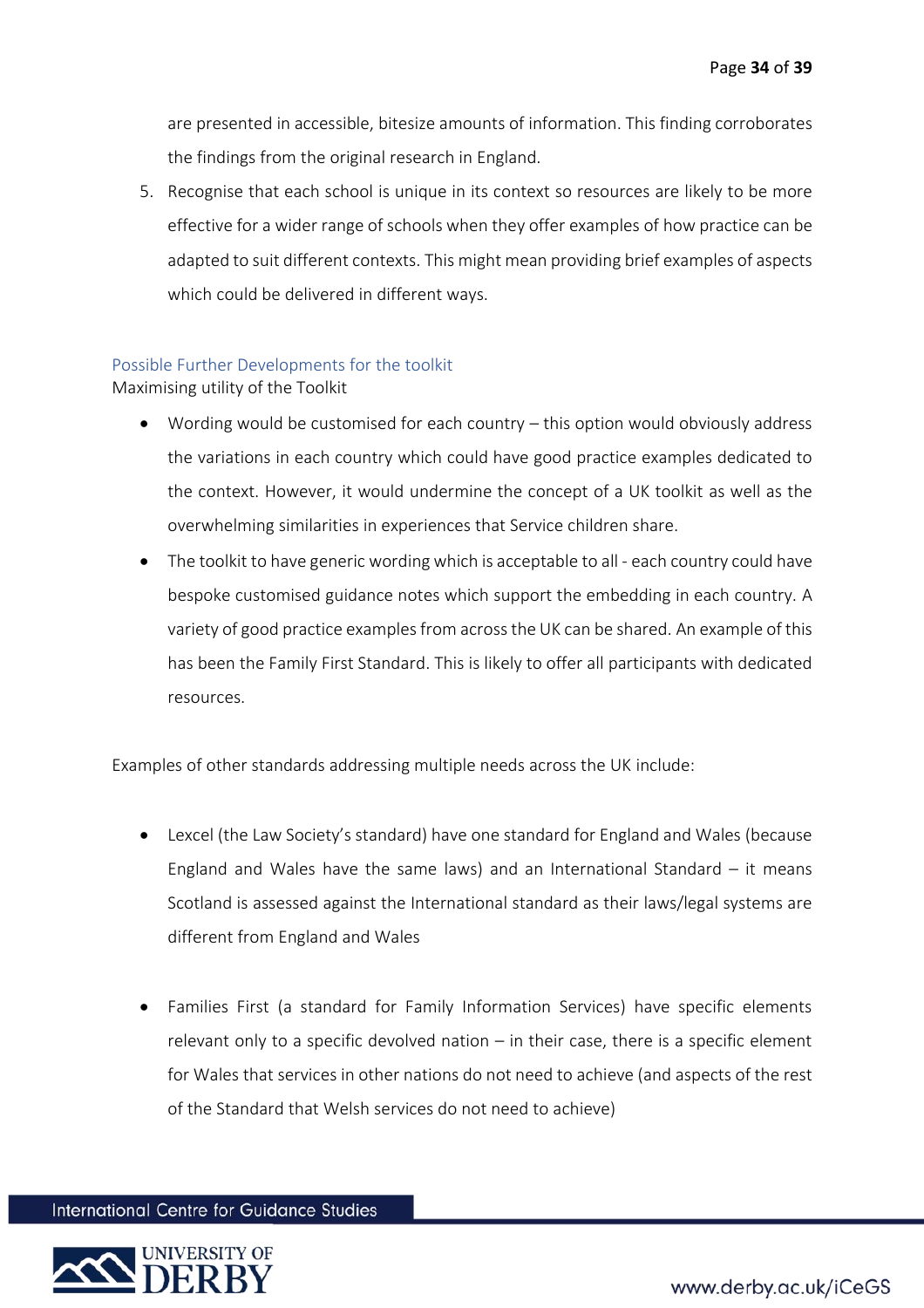• Standards such as the matrix standard for information, advice and guidance are quite generic and need a lot of interpretation to local context (and in effect that is the same for the International version of Lexcel) with the development of different 'guidance' documents depending upon context.

International Centre for Guidance Studies

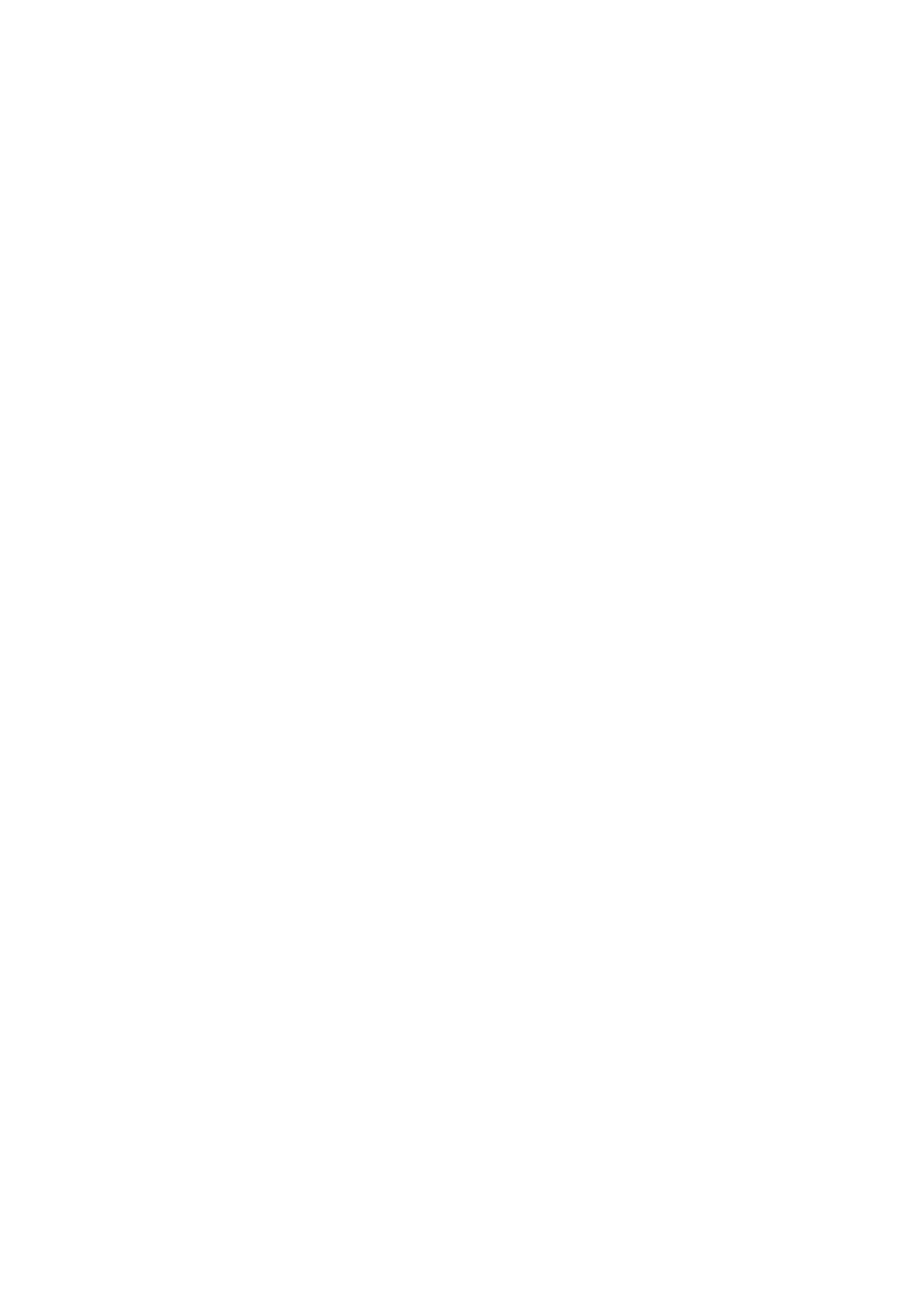# Review of Thriving Lives Toolkit

Below is a review of the toolkit identifying potential issues which may need to be addressed. As can be seem these are predominantly few and generally reflect the varying educational contexts within Wales and Scotland

| Principle                  | <b>Issue</b>                 | Recommendation               |
|----------------------------|------------------------------|------------------------------|
| 1. Our approach is clear   | Reference to dedicated       | Retain the term 'dedicated   |
|                            | funding?                     | funding' as this is generic  |
|                            |                              | and could apply to a range   |
|                            |                              | of funding sources           |
|                            |                              |                              |
|                            | Governing body reference     | Change to "School oversight  |
|                            | "Governing body minutes      | arrangements to be made      |
|                            | evidencing challenge around  | aware of Service children's  |
|                            | Service children's academic  | academic progress,           |
|                            | progress, achievement and    | achievement and well being.  |
|                            | wellbeing"                   |                              |
|                            | "To what extent do your      | Reword                       |
|                            | admissions policies take     | "To what extent do school    |
|                            | account of Service families' | admissions arrangements      |
|                            | frequent, mid-term and       | take account of Service      |
|                            | short notice moves?"         | families' frequent, mid-term |
|                            |                              | and short notice moves?"     |
|                            |                              |                              |
| 2. Wellbeing is supported  |                              |                              |
| 3. Achievement is          |                              |                              |
| maximised                  |                              |                              |
| 4. Transition is effective | Identifying Service children | Suggest change to            |
|                            | through admission forms      |                              |
|                            |                              |                              |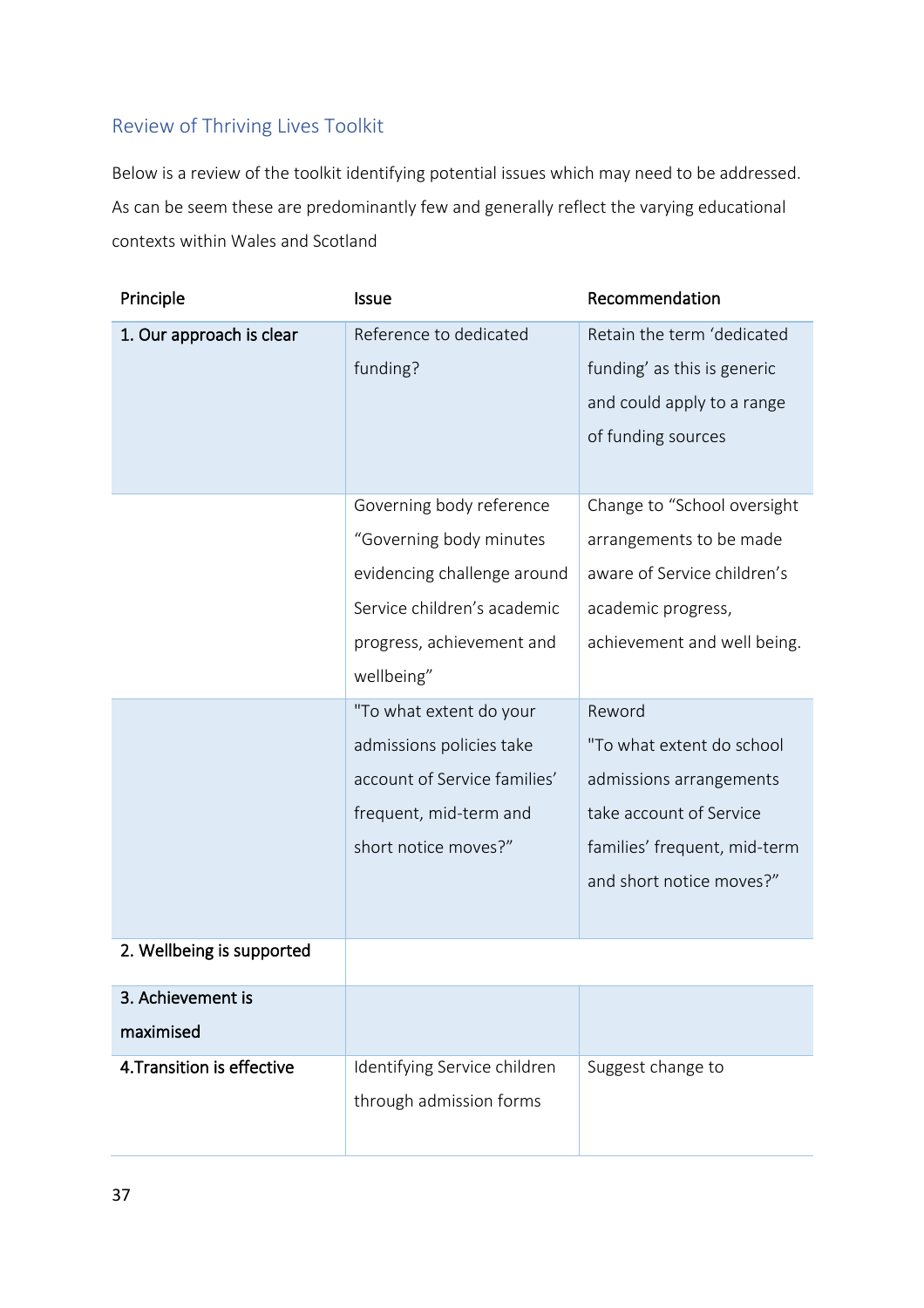|                            |                               | Identifying Service children  |
|----------------------------|-------------------------------|-------------------------------|
|                            |                               | through admission             |
|                            |                               | processes                     |
|                            | Common Transfer File (CTF)    | Alternatives in Scotland/NI   |
|                            |                               | Remove this statement         |
|                            | 4.4                           |                               |
|                            | "To what extent do you        | The wording is generic and    |
|                            | work with a Service           | should be acceptable.         |
|                            | children's previous or future |                               |
|                            | schools to transfer records   |                               |
|                            | and find out about learning,  |                               |
|                            | wellbeing, achievements,      |                               |
|                            | interests, skills and their   |                               |
|                            | family context?"              |                               |
| 5. Children are heard      | Specific arrangements for     | " Specific arrangements       |
|                            | Service child representation  | should be made in all         |
|                            | on school council or in       | student representation        |
|                            | ambassador or young           | bodies to ensure Service      |
|                            | governor scheme               | children's voices are heard"  |
| 6. Parents are engaged     |                               |                               |
| 7. Staff are well-informed | University outreach           | We agreed this is ok          |
|                            |                               |                               |
|                            |                               |                               |
|                            | 7.3 To what extent do you     | Suggested wording             |
|                            | ensure that all staff and     |                               |
|                            | governing body members        | "To what extent do you        |
|                            | access high quality training  | ensure that all staff and     |
|                            | about supporting Service      | those with responsibility for |
|                            | children?"                    | school oversight i.e.,        |

Governing body/Parent